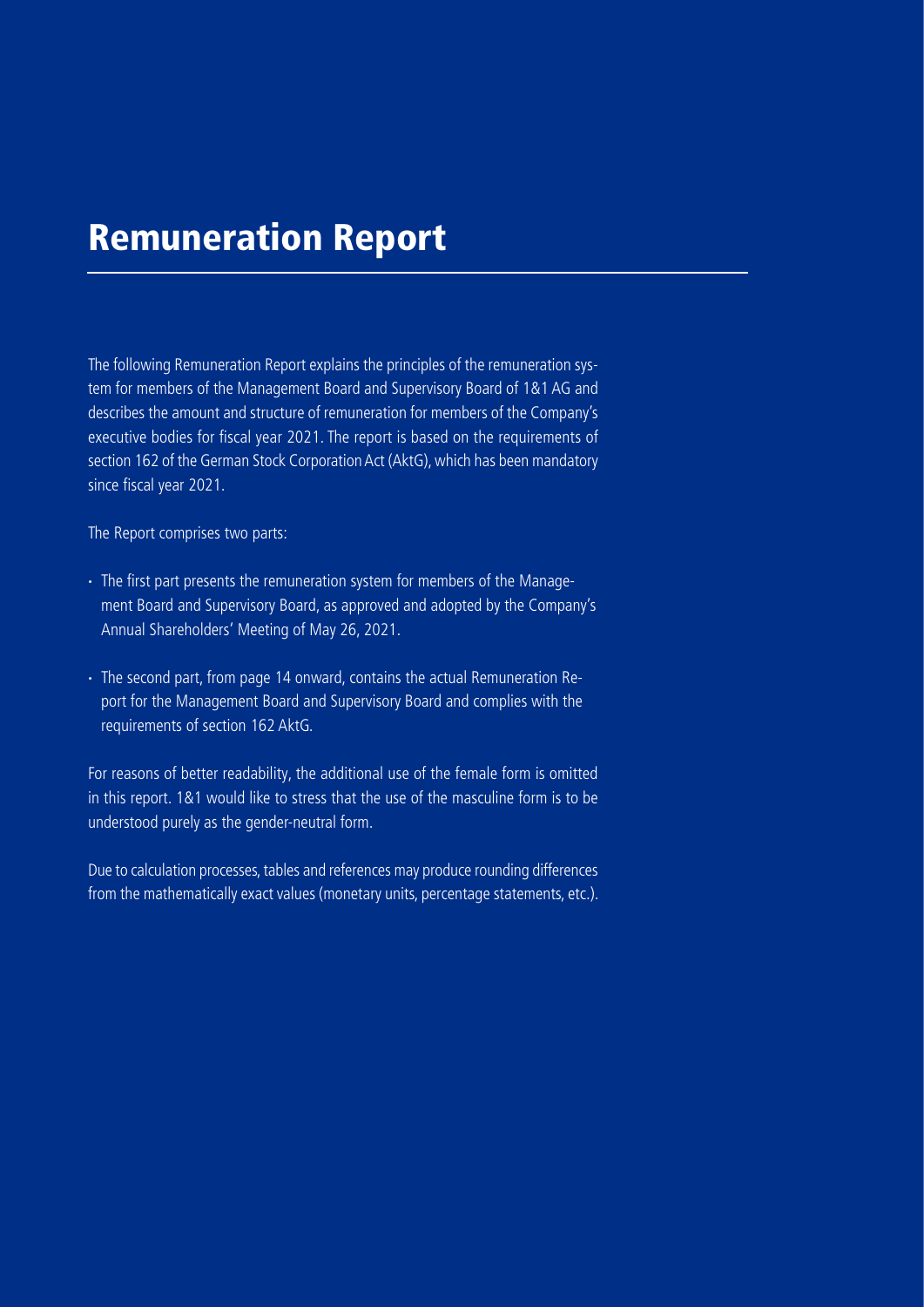# Index

- [1&1 AG Remuneration System](#page-2-0)
- [Management Board Remuneration](#page-2-0)
- [Supervisory Board Remuneration](#page-13-0)
- [Remuneration Report of 1&1 AG](#page-15-0)
- [Remuneration of the Supervisory Board Members in Fiscal Year 2021](#page-23-0)
- [Comparative Presentation of the Remuneration Development](#page-26-0)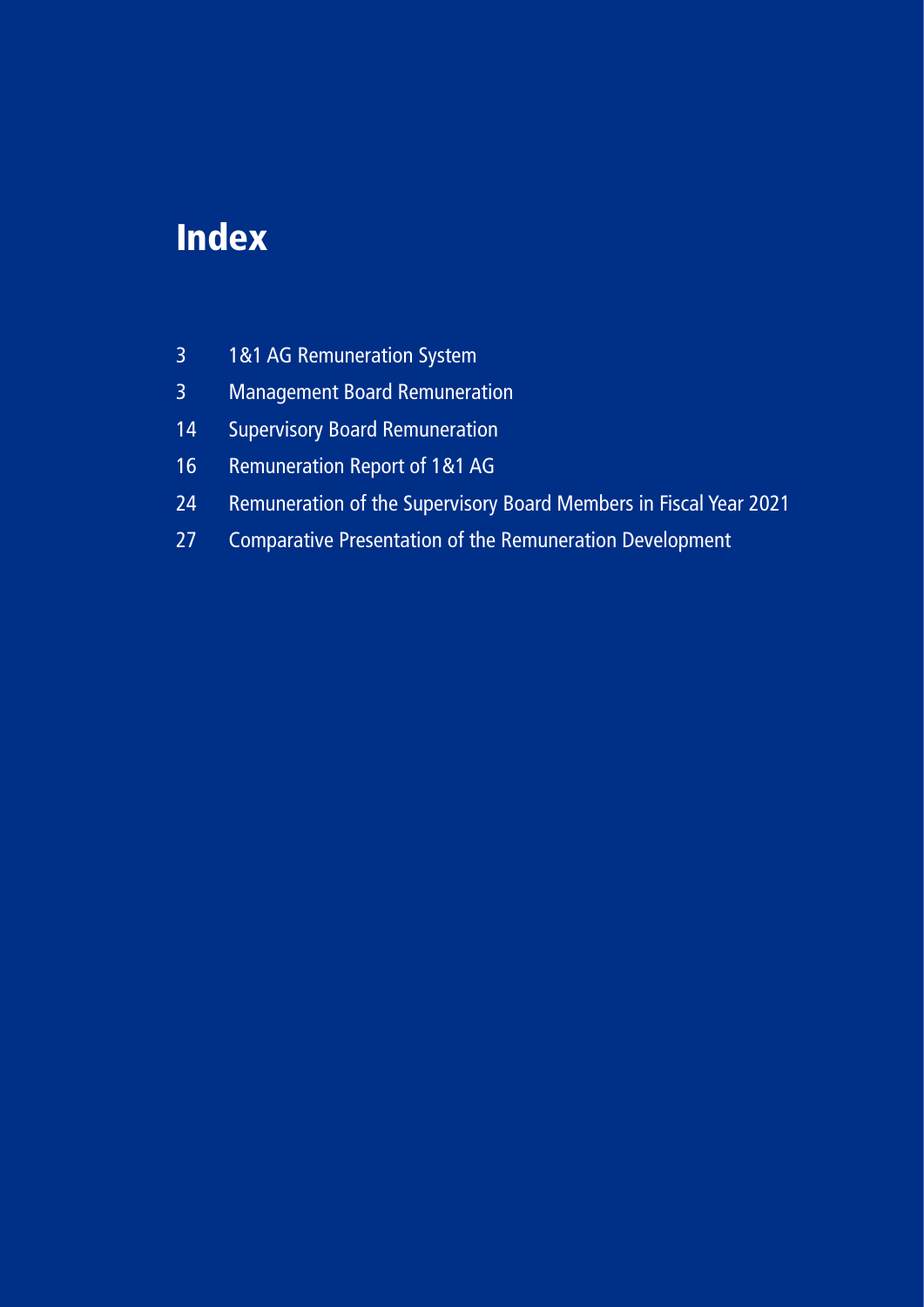# <span id="page-2-0"></span>1&1 AG Remuneration System

# Management Board Remuneration

The 1&1 AG Supervisory Board presented the current remuneration system for Management Board members during the Annual General Meeting on 26 May 2021 and requested its approval. The remuneration system was adopted by 92.82 percent of the votes cast.

## Management Board Remuneration System

### Introduction

The 1&1 AG remuneration system described below sets forth the basic principles for the conclusion of new Management Board service contracts as of the Annual General Meeting 2021. It does not have any impact on service contracts concluded prior to that time, however, these contracts essentially comply with the requirements of the remuneration system.

The remuneration for members of the Company's Management Board is oriented toward sustainable and long-term corporate development. Management Board members should be remunerated reasonably and as appropriate for their responsibilities and duties. The economic situation, the Company's success, the personal performance of each Management Board member, the interests of persons associated with the Company and social issues must be taken into account for the assessment of the remuneration. The remuneration should create an incentive to be successful with respect to all these perspectives. Success should be targeted as a long-term achievement, which is why the remuneration must not encourage the taking of short-term risks.

## Remuneration system, procedures, comparative groups and remuneration structure

The Supervisory Board establishes and regularly reviews the Management Board remuneration system in compliance with legal requirements. The system is in compliance with the regulations of the Stock Corporation Act (AktG) and the German Corporate Governance Code (DCGK) applicable to the handling of conflicts of interest. The remuneration of the individual Management Board members is calculated on the basis of the remuneration system.

The individual total remuneration ("target total remuneration") of a Management Board member is determined by the Supervisory Board at a level appropriate to performance assessment and expectation. Criteria for the appropriateness of an individual's remuneration are the tasks of the specific Management Board member,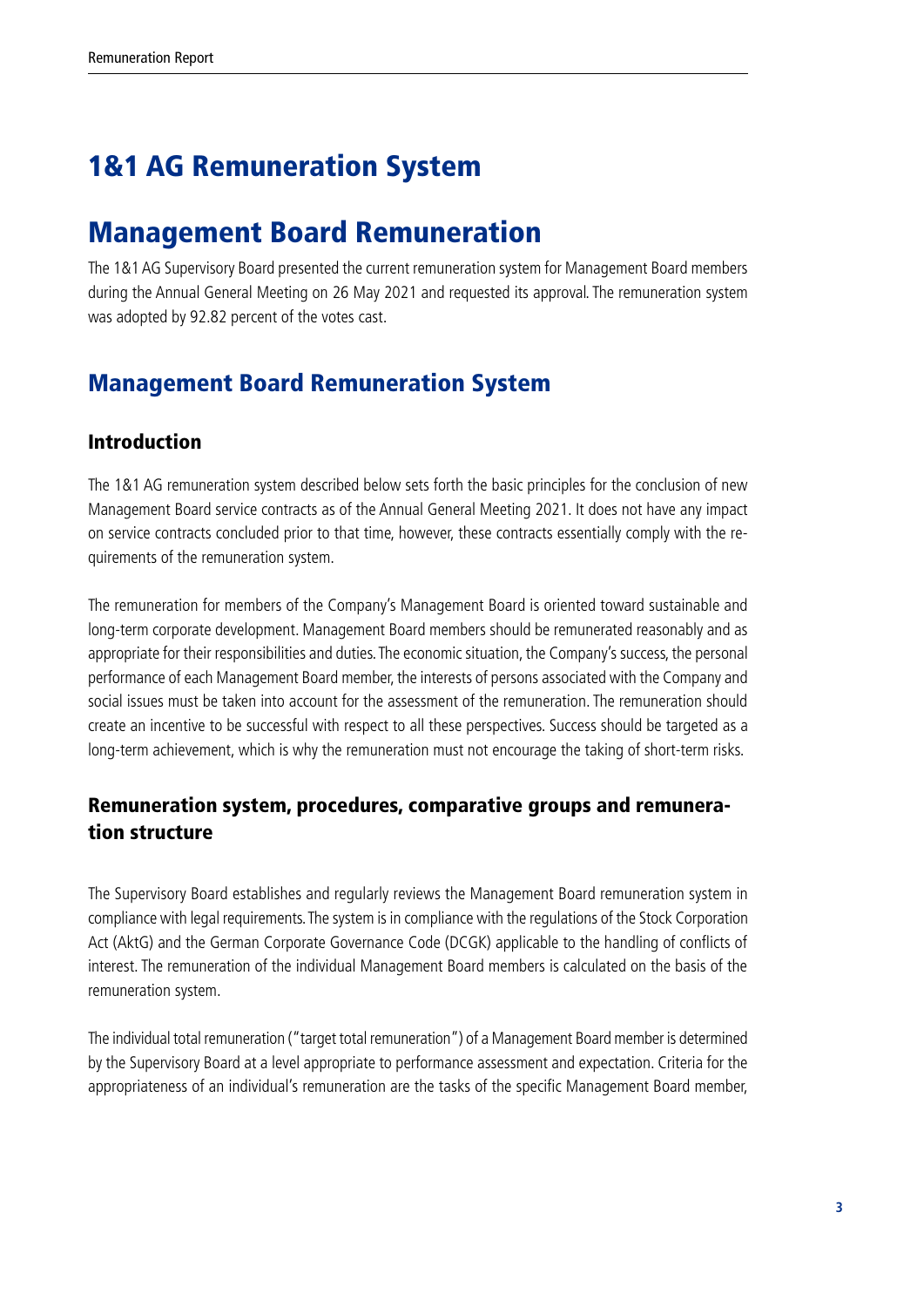the performance of the Management Board as a whole, the personal performance of the Management Board member and his or her experience, the economic position of the Company, the success and future prospects of the Company and the customary level of remuneration in view of comparative data from other companies and from within the Company. The internal (vertical) comparison is realised by the Supervisory Board's consideration of the relationship of the Management Board remuneration to the remuneration of the Company's senior management and workforce, including its affiliated companies, and the development of this relationship over time. The external (horizontal) comparison is based on data from companies regarded as operating in comparable industries and/or that are also listed on the TecDAX and comparable with the Company in terms of market position, revenue and number of employees. When comparing the data from various sources, the Supervisory Board consults inter alia the findings of independent providers of remuneration studies and the published business and remuneration reports of comparable companies; furthermore, it obtains support from experienced and independent remuneration consultants. The Supervisory Board also makes these comparisons when determining the structure of the remuneration system as a whole.

The total remuneration of the Company's Management Board members consists of (i) a fixed, non-performance-related basic salary, (ii) fringe benefits and (iii) a variable, performance-related component. The variable component in turn consists of short-term and long-term components. The remuneration system provides bandwidths and limits within which the Supervisory Board moves in making the concrete assessments of each of the remuneration components and in determining the final total remuneration that includes the variable component.

## Overview of the remuneration structure

#### **Non-performance-related remuneration components**

| <b>Basic remuneration</b>                   | Fixed salary, paid monthly                                                                                                                                                                      |  |  |  |
|---------------------------------------------|-------------------------------------------------------------------------------------------------------------------------------------------------------------------------------------------------|--|--|--|
| Fringe benefits/other remuneration          | Insurance cover (D&O etc.); company car; housing, relocation, brokerage,<br>home travel and tax accountant expenses to a certain extent;<br>special allowances and signing bonus, if applicable |  |  |  |
| Performance-related remuneration components |                                                                                                                                                                                                 |  |  |  |
| Short-term variable remuneration (STI)      | Based on the achievement of certain targets (revenue and earnings ratios;<br>operational/strategic aspects; personal performance;<br>non-financial performance criteria (ESG))                  |  |  |  |
| Long-term variable remuneration (LTI)       | Participation in the SAR programme; participation in the increase in value<br>of the Company's stock; 5-year term                                                                               |  |  |  |
|                                             |                                                                                                                                                                                                 |  |  |  |

The total remuneration includes compensation for activities for and board positions in companies affiliated with the Company, associated companies and holding companies.

Insofar as any such positions have been assumed, any remuneration paid for these activities (e.g. attendance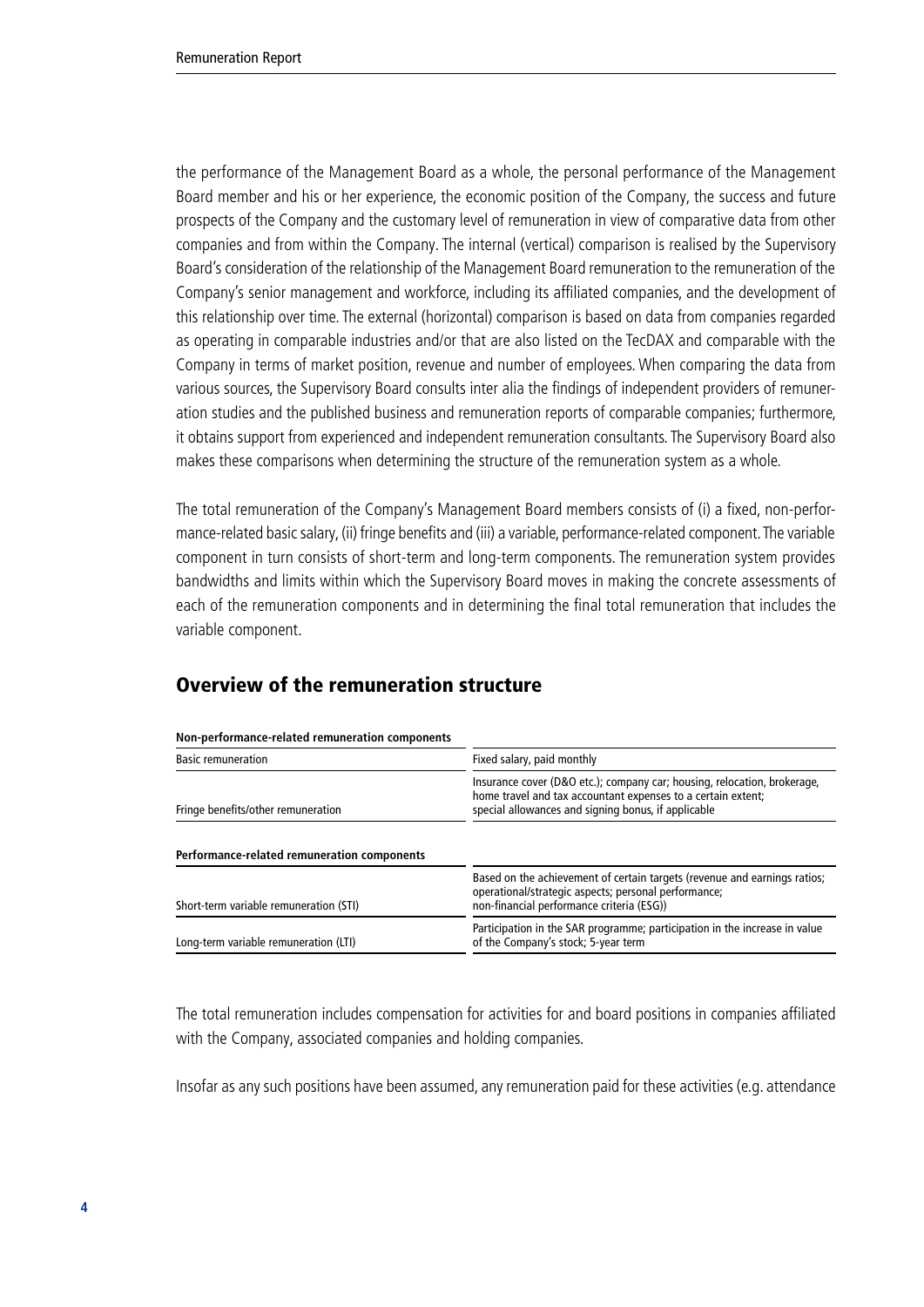fees) is generally offset against the total remuneration and – taking into account tax requirements – is usually deducted from the short-term variable remuneration that must be paid. The Supervisory Board may conclude deviating agreements concerning the remuneration for official positions in associated companies and holding companies with the pertinent Management Board member.

## Remuneration and business strategy / Long-term development of the Company

The remuneration of the members of the Company's Management Board promotes its business strategy in multiple ways.

- · The structure of the short-term variable remuneration provides for the setting of targets in agreement with the members of the Management Board that, for one, secure economic success through the achievement of certain key figures. For another, individual targets, which may also include concrete strategic targets, are agreed. The inclusion of target criteria with environmental and social aspects is also intended to reward social successes.
- · The long-term variable remuneration with its orientation to the stock price and its term of several years ensures that there is an incentive for sustainable economic success. Moreover, the interests of the Company and its shareholders are linked to those of the Management Board in the long term. Every member of the Management Board participates in the sustainable success of the Company, but must also shoulder economically negative developments together with the Company. This bonus/malus system prompts Board members to act as entrepreneurs and to pursue the interest of the Company from a long-term perspective.

## Non-performance-related remuneration components

#### **Fixed remuneration**

The fixed remuneration serves as a guaranteed basic remuneration and is paid monthly as a salary. The fixed remuneration is reviewed at regular intervals and adjusted as expedient. Every review includes a comparison with in-company structures and figures from other companies.

#### **Fringe benefits/Other remuneration**

The following fringe benefits are offered as standard:

· D&O and accident insurance cover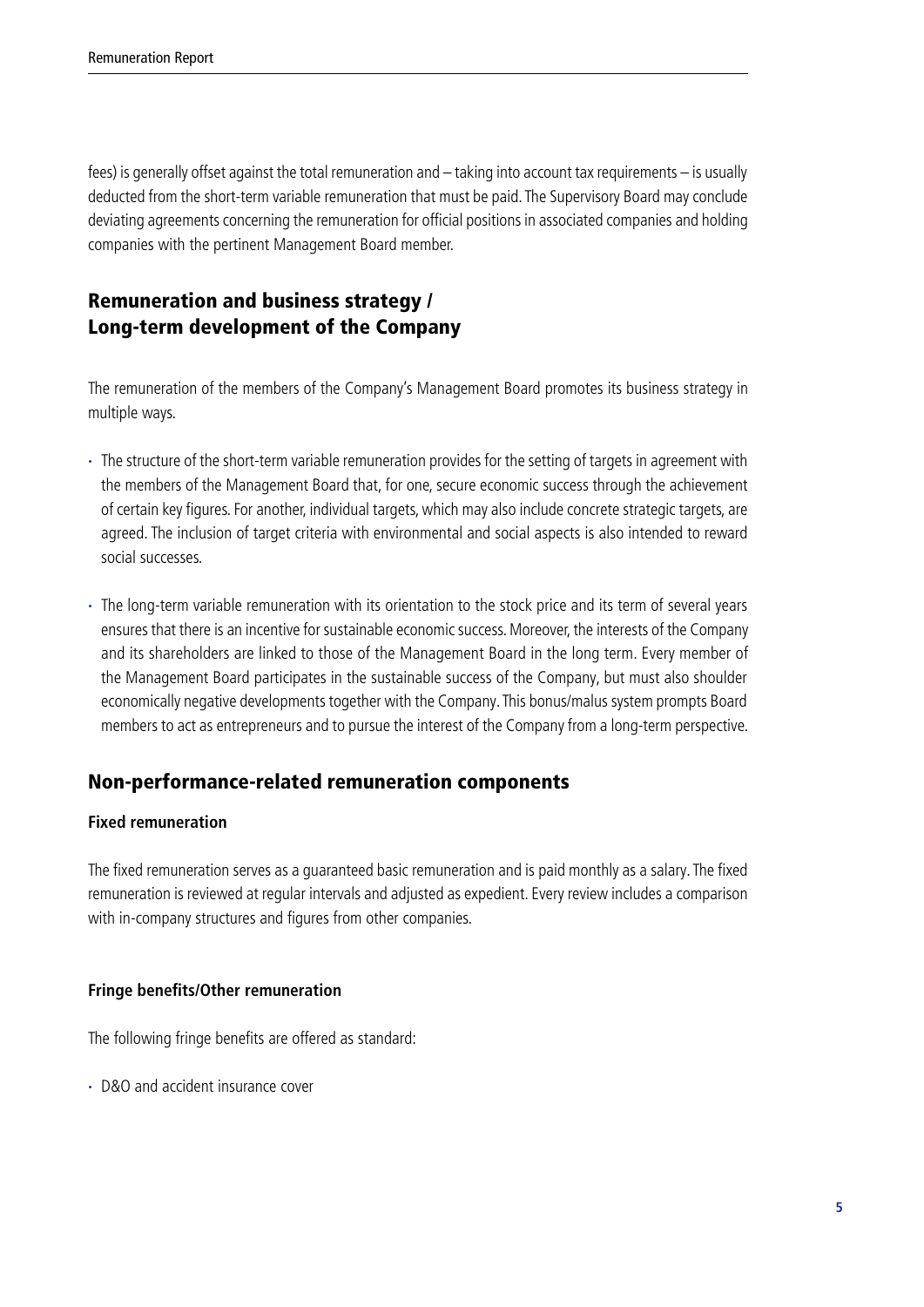· Company car with private use option (alternatively, a car allowance or a BahnCard)

In addition, the following fringe benefits may be granted as part of the "onboarding" of new Management Board members:

- · Assumption of reasonable relocation and/or estate agent expenses
- · Assumption of local housing costs (e.g. as an allowance for costs of two households) for a reasonable period of time
- · Payment of a monthly allowance in line with the market for travel to home/family (return journey) for a reasonable period of time
- · Assumption of standard market tax accountant expenses relevant for the establishment of the employment relationship
- · Assumption of standard market tax accountant expenses for special matters (e.g. matters involving foreign countries) in the current employment relationship

In addition, the Supervisory Board may grant a signing bonus to new Management Board members when they transfer from another employment relationship; the bonus serves to compensate lost remuneration from the previous employment relationship. The amount of the signing bonus must in any case be offset against any payment claims from the long-term variable remuneration. Should the Management Board member leave the Company at his/her request before the signing bonus has been fully credited, the Management Board member must repay the outstanding amount of the signing bonus to the Company. In these cases, the Supervisory Board is permitted to conclude an agreement with the Management Board member according to which the amount to be repaid is reduced pro rata temporis over a longer period of time, whereby the period of time should be less than 24 months after commencing work for the Company solely in justified exceptional cases.

In addition, in justified exceptional cases – e.g. if a member of the Management Board assumes further division responsibilities in addition to his/her actual division responsibilities (e.g. due to illness or absence of a fellow Management Board member or a reassignment of divisions) – a reasonable increase in the fixed remuneration appropriate to the change is also permissible.

Retirement benefits are not granted.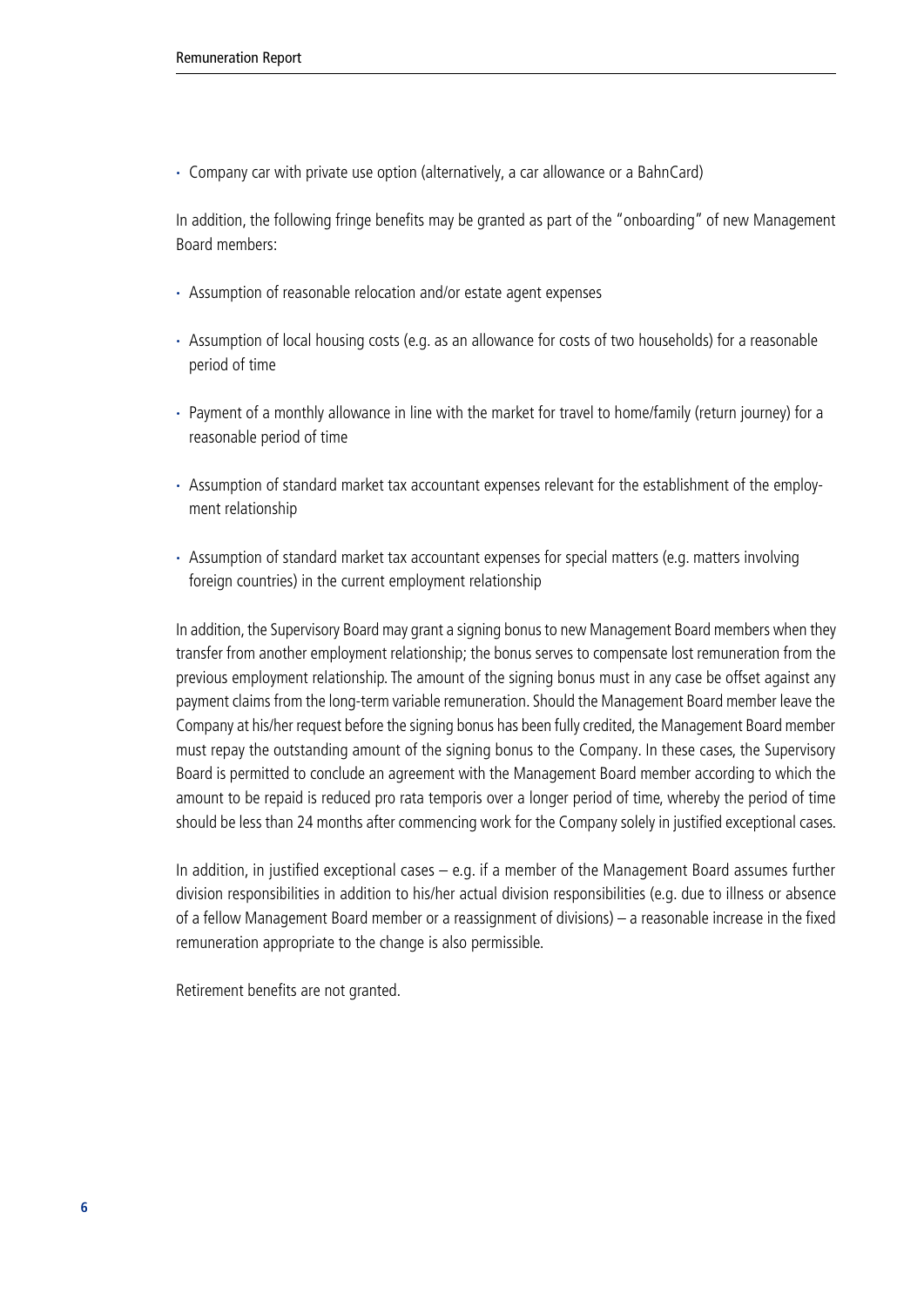## Performance-related remuneration components

#### **Short-term variable incentive (short-term incentive: "STI")**

In addition to the basic remuneration, every Management Board member receives an STI; the payment period corresponds to the fiscal year of the specific company. A target figure for the STI is set that is earned if the agreed targets are met in full on average  $(= 100$  percent). The targets are set by the Supervisory Board at the beginning of every fiscal year. Possible targets:

| <b>STI Targets</b>                                                                                                                                                     | <b>Proportion of STI</b><br>(Minimum/Maximum) |
|------------------------------------------------------------------------------------------------------------------------------------------------------------------------|-----------------------------------------------|
| Growth in sales and earnings ratios (such as EBITDA) and capital efficiency ratios (such as ROI)<br>of the 1&1 Group                                                   | $50 \% - 70 \%$                               |
| Operational/strategic goals (e.g. business development, efficiency increase, market exploitation)                                                                      | $5\% - 20\%$                                  |
| Personal performance targets<br>(e.g. responsibility for specific projects; achievement of individual/divisional performance indicators)                               | $5\% - 20\%$                                  |
| Non-financial performance criteria such as concerns of groups connected with the Company<br>(so-called stakeholders), environmental and social issues ("ESG elements") | $5\% - 20\%$                                  |

The Supervisory Board may deviate from the above-mentioned recommended proportions for the weighting of the separate targets.

The various categories enable the Company to create optimal alignment of the short-term variable remuneration with its interests.

- · Revenue (growth) and earnings (especially EBITDA) of the 1&1 Group are the key criteria for assessing its economic success in the past fiscal year. For this reason, this category should comprise the largest proportion among the STI targets. This is in recognition of the commitment and contribution of the individual Board member to the benefit of the Company and the corporate group. Lack of economic success has a direct negative impact on the remuneration of the Board member.
- · Operational and strategic goals, on the other hand, set specific incentives for the achievement of certain short-term parameters or the implementation of measures, and can more accurately reflect certain operational and strategic decisions than the revenue and profit of the corporate group. These targets should be set for the Management Board as a whole.
- · Personal performance targets can be set for each individual Management Board member, thereby creating an incentive for the successful completion of certain projects for which the specific Management Board member is responsible, the solving of individual division-related challenges and the achievement of certain division-specific key figures (e.g. customer satisfaction).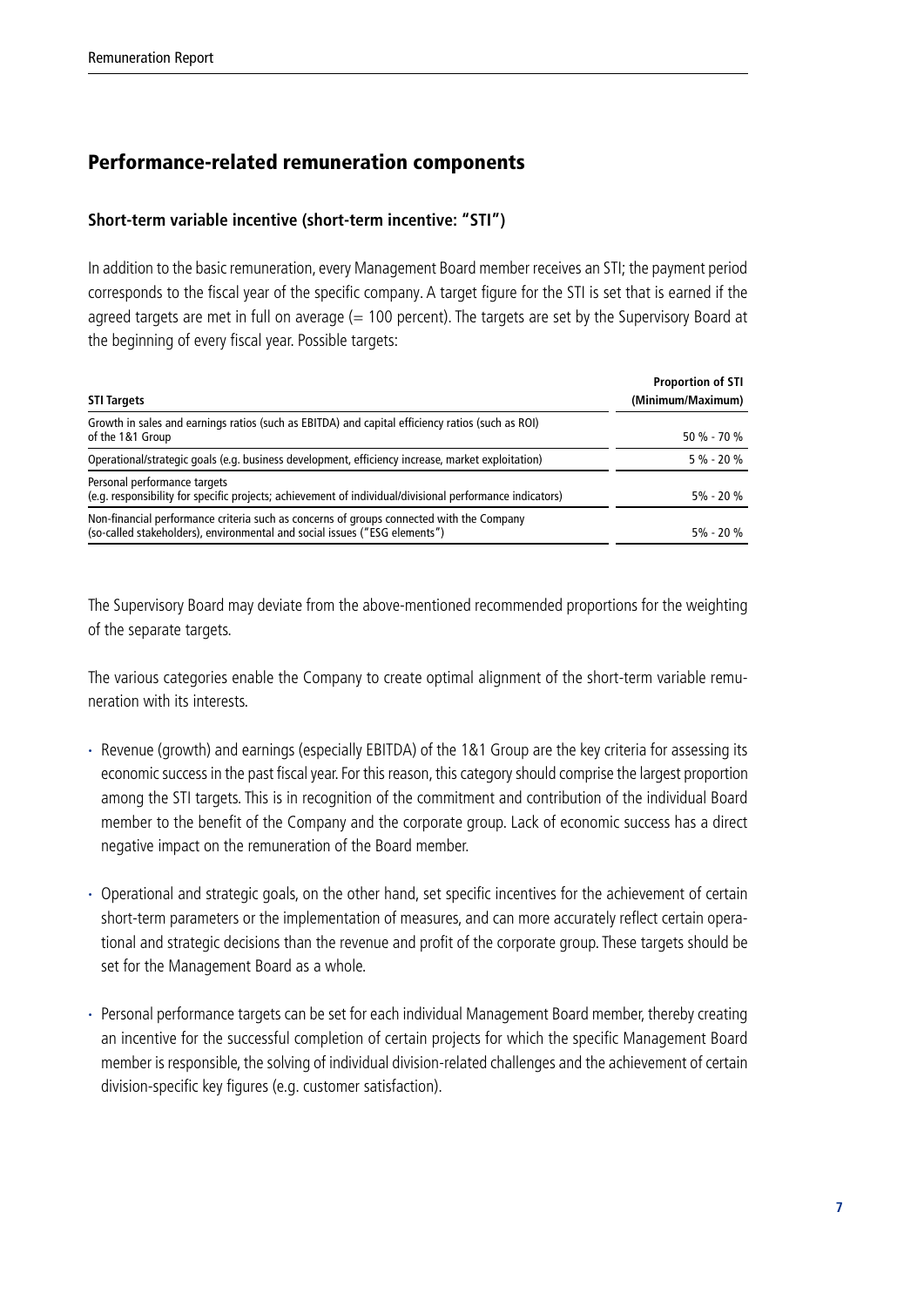· ESG elements are mandatory and, in contrast to the previous categories, primarily serve the interests of groups associated with the Company and environmental objectives. This target component gives the Supervisory Board the opportunity to focus the attention of the Board members on social issues and to create an incentive to address such issues. The scope of possible topics for these targets is broad because of the diversity of interests that might come into question. In setting targets, the Supervisory Board should consequently respond dynamically to social and environmental challenges. The ESG elements are not limited to issues outside the corporate group; they should also serve to master parallel challenges within the Company and its associated companies (e.g. diversity).

As a rule, a range of 90 percent to 120 percent applies to target achievement. If the average achievement of the targets is less than 90 percent, the entitlement to payment of the STI lapses completely. If average achievement of the targets overall is greater than 120 percent, the overachievement is capped at 120 percent of the STI target. In the year of a member's hiring, especially in stub periods, the Supervisory Board can guarantee a minimum amount of STI for the first six to twelve months of the term of office to the Management Board member. A part of this minimum amount may also be paid to the Management Board member on a monthly basis.

The Supervisory Board discusses and determines the assessment of the degree of achievement of the STI in a meeting after the adoption of the annual financial statements for the 1&1 Group. The Supervisory Board prepares this meeting together with the Management Board members and the competent departments so that the governing body has access to the complete information necessary for an assessment and, if necessary, to additional expertise.

The revenue and earnings category is based on the key figures determined by Corporate Financial Affairs & Investor Relations. Revenue and profit targets are part of the forecast and the target/actual comparison is based on the audited annual financial statements.

The Supervisory Board determines the degree of achievement of the operational and strategic targets by evaluating the concepts submitted by the Management Board and any other materials that may be required. The achievement of personal performance targets is also determined by the Supervisory Board on the basis of documents submitted by the Management Board (and any additional external expertise that may be required). The Supervisory Board takes into account the defined key figures and success criteria in determining the target achievement of ESG elements.

After the conclusion of this Supervisory Board meeting, the STI will be paid out with the following salary payment round unless further circumstances must still be examined.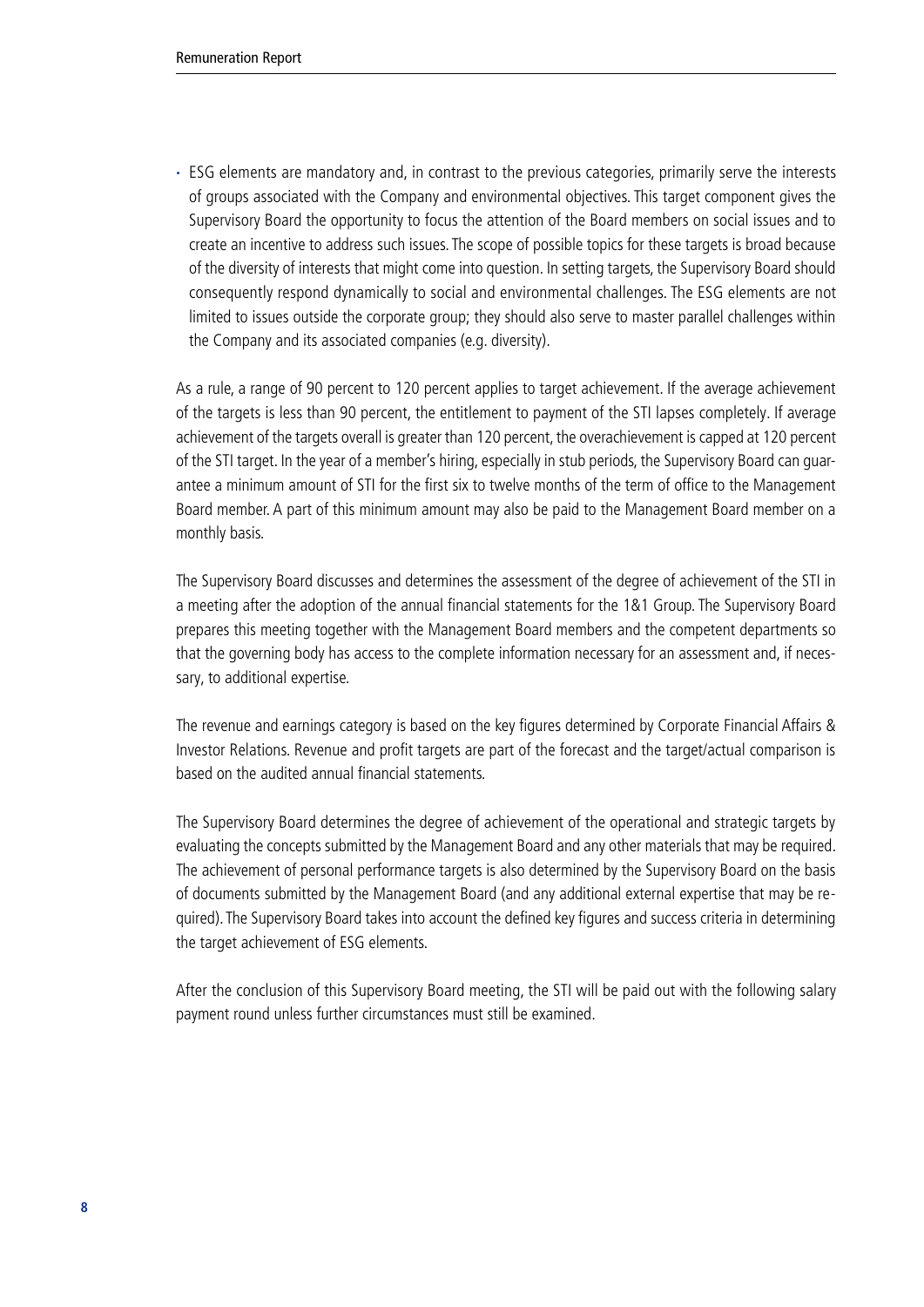#### **Long-term variable remuneration (long term incentive: "LTI")**

A programme based on virtual stock options (Stock Appreciation Rights ("SAR") programme) serves as an LTI. An SAR corresponds to a virtual subscription right to a share in the Company, i.e. it does not represent a (real) option to acquire shares in the Company. However, the Company reserves the right at its own discretion to fulfil its obligation to pay out the SARs in cash by instead transferring one share per SAR from its treasury stock to the participant at the exercise price.

#### **SAR programme of 1&1 AG**

| Subject                | Participation in the increase in value of the 1&1 AG stock                                                                                                                                                                       |  |  |  |  |
|------------------------|----------------------------------------------------------------------------------------------------------------------------------------------------------------------------------------------------------------------------------|--|--|--|--|
|                        | Issue of a number of SARs that can be exercised in a specified scope at specified points in time. Vesting<br>takes place in four steps:                                                                                          |  |  |  |  |
|                        | 1.25% of the SARs exercisable for the first time after two years                                                                                                                                                                 |  |  |  |  |
|                        | 2. Another 25% of the SARs exercisable for the first time after three years                                                                                                                                                      |  |  |  |  |
|                        | 3. Another 25% of the SARs exercisable for the first time after four years                                                                                                                                                       |  |  |  |  |
| Systematics            | 4. The remaining 25% of the SARs exercisable for the first time after five years.                                                                                                                                                |  |  |  |  |
| Term/Fulfilment        | Term: 5 years. Full vesting of all SARs after five years. The vested shares must be exercised no later than<br>six years after the start of the programme; payment entitlement in cash or shares at the Company's<br>discretion. |  |  |  |  |
| Calculation parameters | Difference between the initial price (closing price of the share when issued) and the closing price of the<br>share when the SARs are exercised (arithmetic mean of the last ten trading days in each case).                     |  |  |  |  |
|                        | - Waiting period of two years                                                                                                                                                                                                    |  |  |  |  |
|                        | - Two exercise windows per year                                                                                                                                                                                                  |  |  |  |  |
|                        | - Exercise of previously awarded SARs only                                                                                                                                                                                       |  |  |  |  |
| <b>Restrictions</b>    | - Exercise hurdle: exercisability of a vested SAR solely if at the time of exercise there has been a price<br>increase of at least 20% on the initial price                                                                      |  |  |  |  |
| Cap                    | 100% of the initial price                                                                                                                                                                                                        |  |  |  |  |

The number of SARs issued to a member of the Management Board (on average per year of the programme) is based on the intended total remuneration for that Management Board member, assuming that the internal forecasts for the development of the stock are achieved. Taking into account the requirements of the remuneration system, in particular the maximum remuneration, it is also possible to conclude another SAR agreement during the term of an SAR agreement.

Since the value development of the SARs is linked directly to the performance of the Company's stock price and vesting takes place over a total period of five years, the SAR programme creates an incentive to influence positively the Company's long-term performance in the interest of the shareholders. At the same time, the Management Board member not only participates in a positive development of the Company, but is also affected by a negative development of the stock price because of the exercise hurdle and the calculation of the amount that is paid out. As the SAR programme has proven its value as a remuneration component to tie the Management Board members to the successful sustainable development of the Company's stock price, it should be retained unchanged.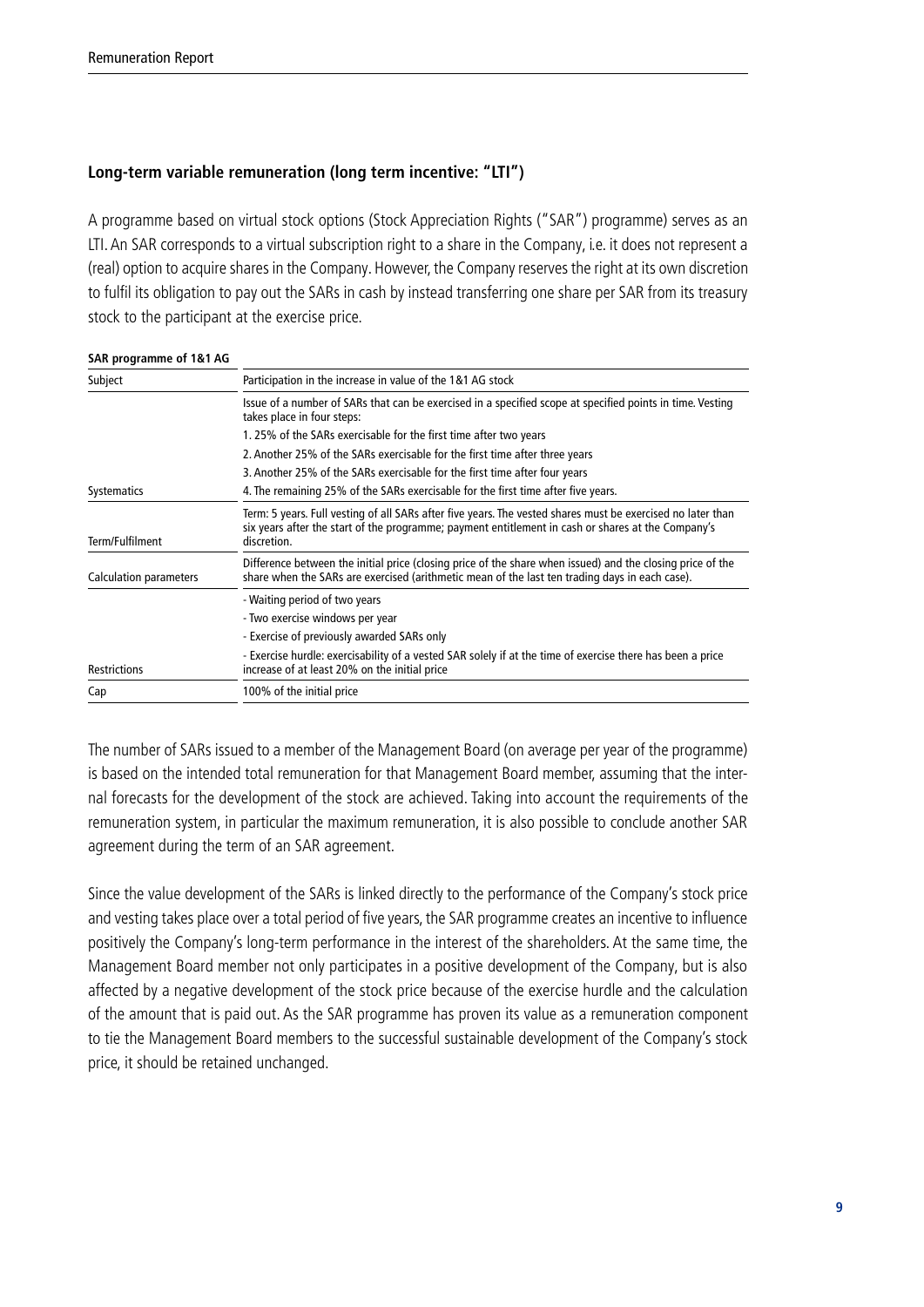### Maximum remuneration

The maximum remuneration that an ordinary member of the Management Board can receive arithmetically from the sum of all remuneration components, i.e. basic salary, STI, LTI (remuneration from SAR programme/ term in years) and fringe benefits, may not amount to a total gross sum higher than €3.5 million euros p.a. (maximum remuneration).

The maximum remuneration for the Management Board chairperson may be a maximum of twice the maximum remuneration for an ordinary member of the Management Board.

The maximum remuneration is not a target total remuneration for the Management Board members deemed appropriate by the Supervisory Board, but solely an absolute upper limit that may not be exceeded under any circumstances. Should the payment of the LTI result in the maximum remuneration being exceeded, the entitlement from the LTI for the year in question in excess of the amount of the maximum remuneration will be forfeited. When payments are made on the basis of the LTI, however, the term of the LTI must be taken into account in each case when calculating the maximum remuneration. Payments from the programme must be distributed evenly over the years of the programme's term when assessing compliance with the annual maximum remuneration.

## Ratio of fixed remuneration, STI and LTI and measurement of individual total remuneration

The following framework applies to the ratio of the separate remuneration components to the individual total target remuneration:

| Relative proportion of separate remuneration elements<br>in total individual remuneration (calculated p. a.) |              | Absolute proportion of separate remuneration elements in total<br>individual remuneration (calculated p. a.) |
|--------------------------------------------------------------------------------------------------------------|--------------|--------------------------------------------------------------------------------------------------------------|
| Fixed remuneration:                                                                                          | 20% to 40%   | €400,000 to €800,000                                                                                         |
| STI (target amount):                                                                                         | 10 % to 30 % | €200,000 to €800,000                                                                                         |
| LTI (target amount p.a.):                                                                                    | 40 % to 70 % | €400,000 to €2,250,000                                                                                       |

The individual total target remuneration is determined by the Supervisory Board with regard to

- · the duties of the Management Board member,
- · his/her responsibility in the Company,
- · his/her experience,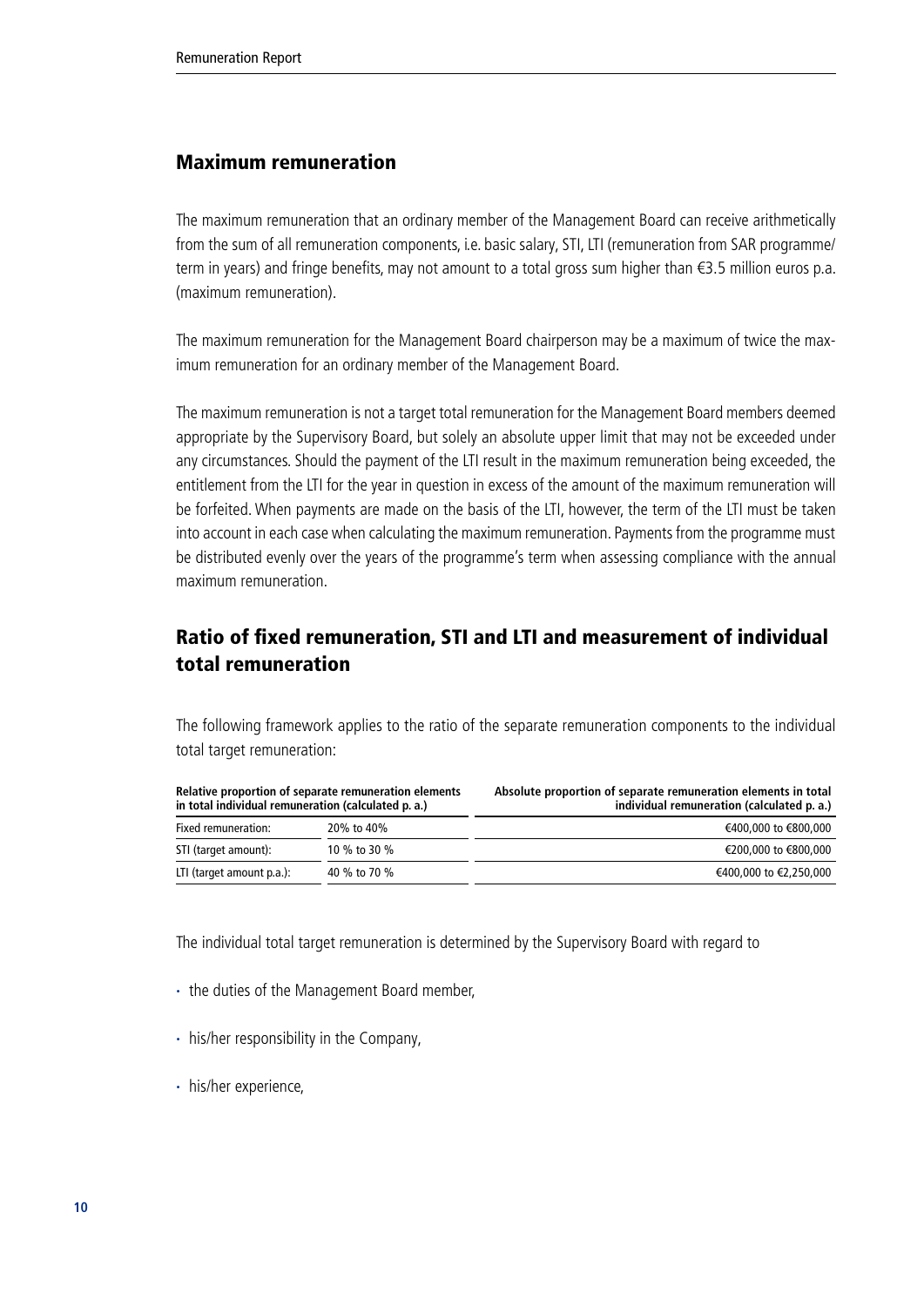- · the question of whether the Management Board member has been appointed chairperson of the Management Board, and
- · the internal/vertical and external/horizontal comparison

and, at the same time, it must be ensured that the proportion of variable, performance-based remuneration (STI and LTI) together must amount to at least 60 percent of the target total remuneration.

## Pension commitments / insurance

The Company maintains a D&O insurance policy as well as group accident and travel insurance policies. During the performance of their activities, the members of the Management Board are also included in these framework agreements. Should additional insurance policies valid throughout the Group be taken out, these will also cover all members of the Company's Management Board.

A company pension scheme is offered exclusively on the basis of deferred compensation. A pension scheme financed by the Company is not provided unless the Company is obligated to do so by law.

The Company pays to each member of the Management Board contributions to health and long-term care insurance that as a maximum correspond to the employer's contributions that would be incurred for mandatorily insured employees. Should a member of the Management Board decide to join voluntarily the statutory pension scheme or to be insured under the statutory pension scheme upon joining the Company, the Company will also pay the related contributions up to a maximum of the employer's contributions that would be incurred by mandatorily insured employees.

In addition, in the event that the Management Board member is prevented from working because of illness, the Company will continue to pay the remuneration for a period of six months, offsetting any and all benefits paid to the Management Board member by a statutory or private health insurance for the loss of earnings.

## Remuneration-related legal transactions and severance payment regulations/Post-contractual non-competition clauses/Claw-back clause/Extraordinary developments/Change of control regulations

#### **Remuneration-related legal transactions and severance arrangements**

The term of the service contracts of the Management Board members is linked to their term of office. If the appointment of a member of the Management Board is revoked, the service contract also terminates. If the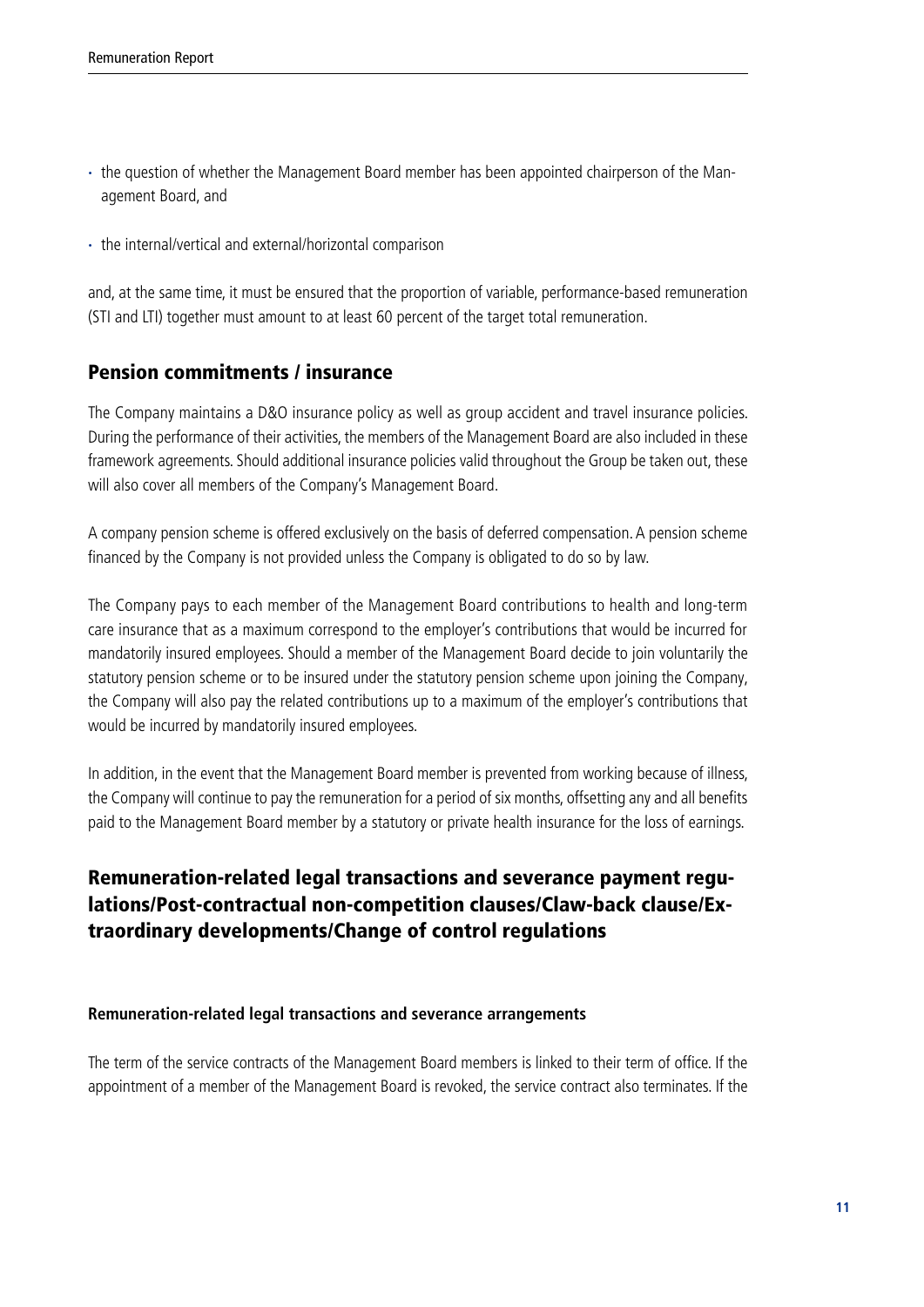revocation is not based on good cause within the sense of Section 626 BGB, the employment contract does not end until a period of 12 months or the original term of office has expired, whichever happens first. Entitlements to payment of severance compensation in the event of resignation are not granted to the Management Board members. In all other respects, the Company observes the requirements of the DCGK for payments in the event of premature termination of the activity. According to the Code, payments to a Management Board member in the event of premature termination of Management Board activities should not exceed the value of two years' remuneration and should not remunerate the member for a period longer than the remaining term of the service contract. If and when there is a post-contractual prohibition of competition, any severance payments will also be offset against the waiting period compensation.

#### **Post-contractual non-competition clause**

The Management Board contracts contain a post-contractual non-competition clause with a term of up to one year. Unless the non-competition clause is waived by the Supervisory Board, the Management Board member is entitled to waiting period compensation in the amount of 75 percent to 100 percent of the last fixed remuneration he/she received. The Management Board member must accept the offset in full of any other income from a new activity against the waiting period compensation.

#### **Claw-back clause**

Employment contracts also contain a so-called "claw-back" clause that can be invoked to request reimbursement, in whole or in part, of any short-term variable remuneration granted to the Management Board member if and when it is determined that the necessary prerequisites for the payment were in actual fact not fulfilled (e.g. manipulated or incorrectly calculated key figures). Similar provisions for long-term variable remuneration have been included in the contracts. These provisions are without prejudice to claims for damages and claims for unjustified enrichment.

#### **Extraordinary developments**

The Supervisory Board will take extraordinary developments into account when measuring the achievement of the STI target. There may be a need for corrections, especially in the economic key figures, due to special influences. In addition, the Supervisory Board can counteract extraordinarily bad developments on the basis of Section 87(2) AktG. In such cases, it may reduce the remuneration of the Management Board members to an appropriate amount if the Company's position after the determination of the remuneration deteriorates to such a degree that the further granting of the remuneration without any changes would be inequitable for the Company.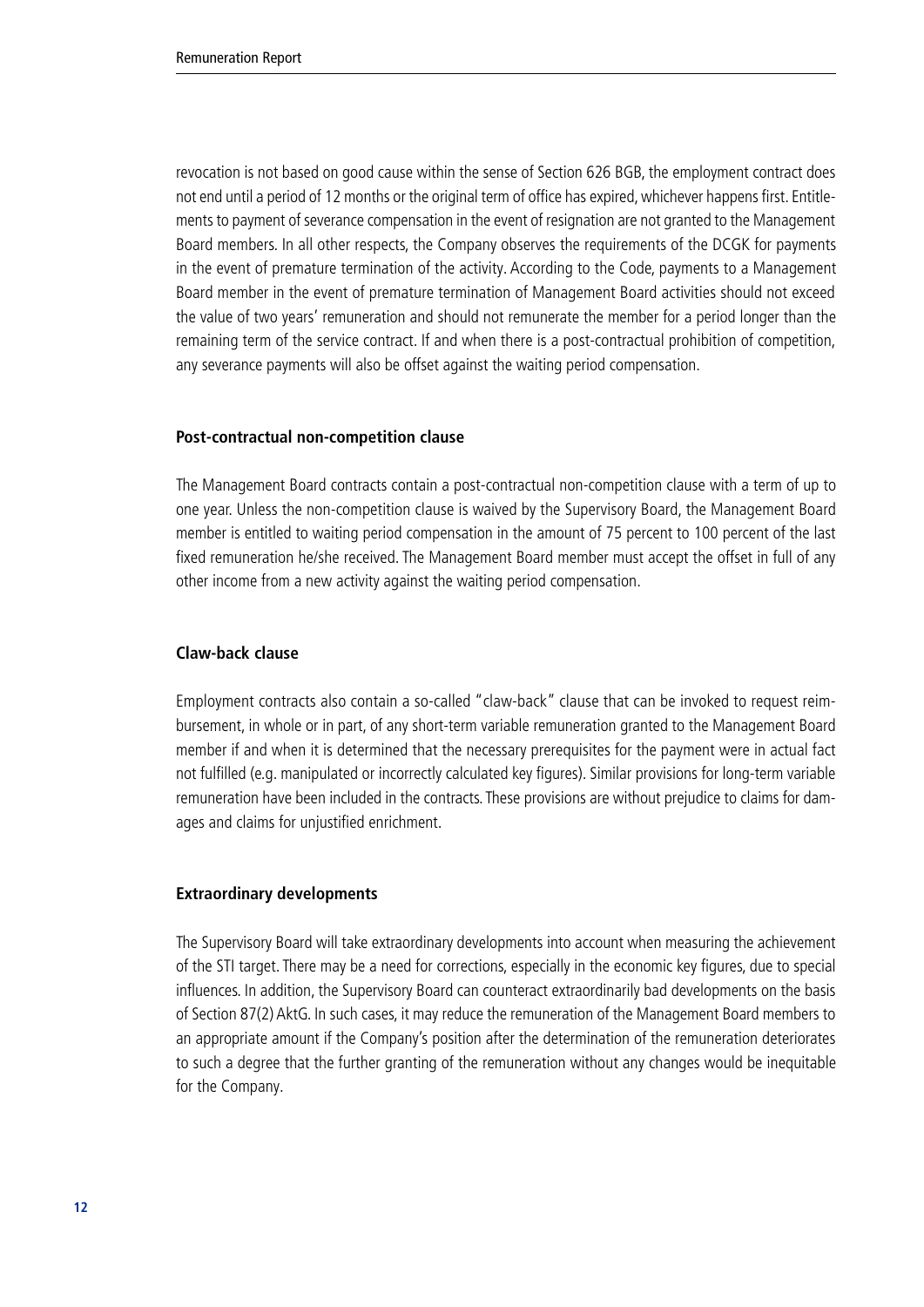## **Change of control regulations**

Commitments for benefits in the event of premature termination of the employment contract by the Management Board member consequent to a change of control have not been agreed.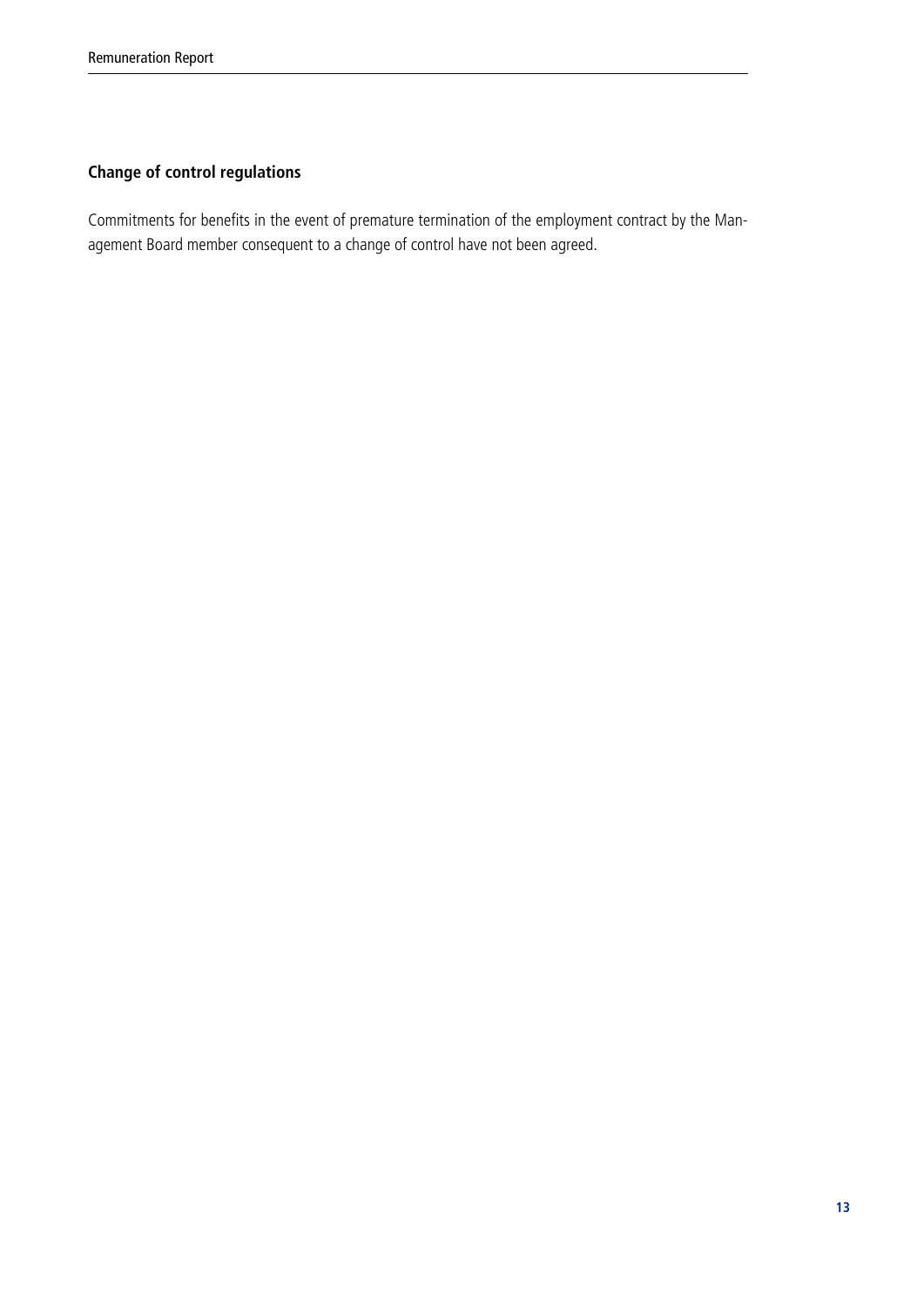# <span id="page-13-0"></span>Supervisory Board Remuneration

The 1&1 AG Supervisory Board presented the current remuneration system for Supervisory Board members during the Annual General Meeting on 26 May 2021 and requested a resolution for its adoption. The remuneration system was approved by 99.95 percent of the votes cast and applies from fiscal year 2021.

# Remuneration system of the Supervisory Board

The system for the remuneration of Supervisory Board members is based on legal statutes and takes into account the requirements of the German Corporate Governance Code.

- · The Supervisory Board members receive a fixed remuneration plus an attendance fee without any variable or stock-based remuneration. The granting of fixed remuneration corresponds to the common predominant practice in other listed companies and has proved its value. The Management Board and the Supervisory Board are of the opinion that a fixed remuneration of the Supervisory Board members is best suited to strengthen the independence of the Supervisory Board and to take into account the advisory and supervisory function of the Supervisory Board that must be fulfilled independently of the Company's success. The suggestion G.18 first sentence of the DCGK also provides for fixed remuneration of the Supervisory Board members.
- The Supervisory Board members receive a fixed annual remuneration of €45k. In accordance with recommendation G.17 DCGK, the remuneration for the Supervisory Board chairman and the deputy Supervisory Board chairman is higher to compensate for the greater time requirements associated with these positions. The fixed annual remuneration for the Supervisory Board chairman is €55k; the remuneration for the deputy chairman is €50k. Also in accordance with recommendation G.17 DCGK, the chairman of the Audit and Risk Committee receives an additional €20k per year; every other member of the Audit and Risk Committee receives an additional €15k per year. The Company must support the members of the Audit and Risk Committee in obtaining any necessary advanced training and education and must also assume any costs incurred for these measures in a reasonable scope.
- · In addition to the aforementioned remuneration, the chairman of the Audit and Risk Committee receives further remuneration of as much as €15k per fiscal year that may be used for the engagement of accountants and/or tax accountants whose support the chairman requires in the performance of his duties as chairman of the Audit and Risk Committee and that cannot be provided on a priority basis through the resources and consulting opportunities available to the Company.
- · Remuneration for Supervisory Board members who have been members of the Supervisory Board or the Audit and Risk Committee for only part of a fiscal year receive remuneration calculated pro rata temporis for each month or part thereof of their membership.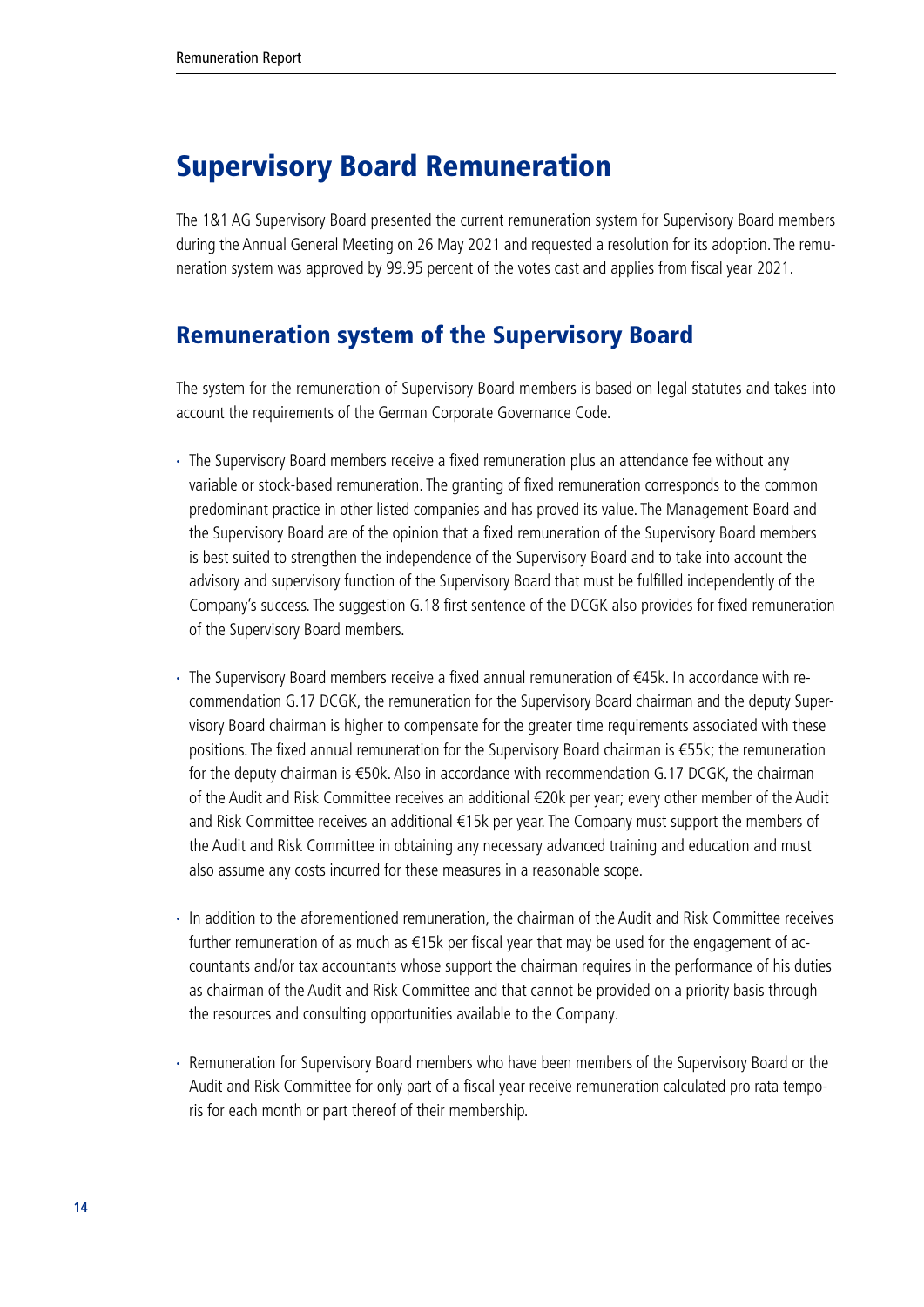· Every member of the Supervisory Board also receives an attendance fee of €1,000 for each participation in in-person meetings of the Supervisory Board. Insofar as meetings of the Supervisory Board do not take place in-person, but only virtually (in particular, if a meeting takes place only by telephone or only by video conference), the members of the Supervisory Board do not receive any attendance fee if the meeting did not last longer than one hour; half of the attendance fee if the meeting lasted longer than one hour, but less than two hours; and the full attendance fee if the meeting lasted two hours or more. Members who do not personally attend in-person meetings of the Supervisory Board (such as participation by telephone or video conference) always receive only 25 percent of the attendance fee; participation solely in the form of submission of a voting message does not give rise to any entitlement to an attendance fee. No attendance fee is paid for participation in meetings of the Audit and Risk Committee. Participation in meetings of the Audit and Risk Committee is compensated by the additional annual remuneration.

The total remuneration is due after the end of the fiscal year. Out-of-pocket expenses are reimbursed immediately. In addition, the members of the Supervisory Board are reimbursed for value-added tax.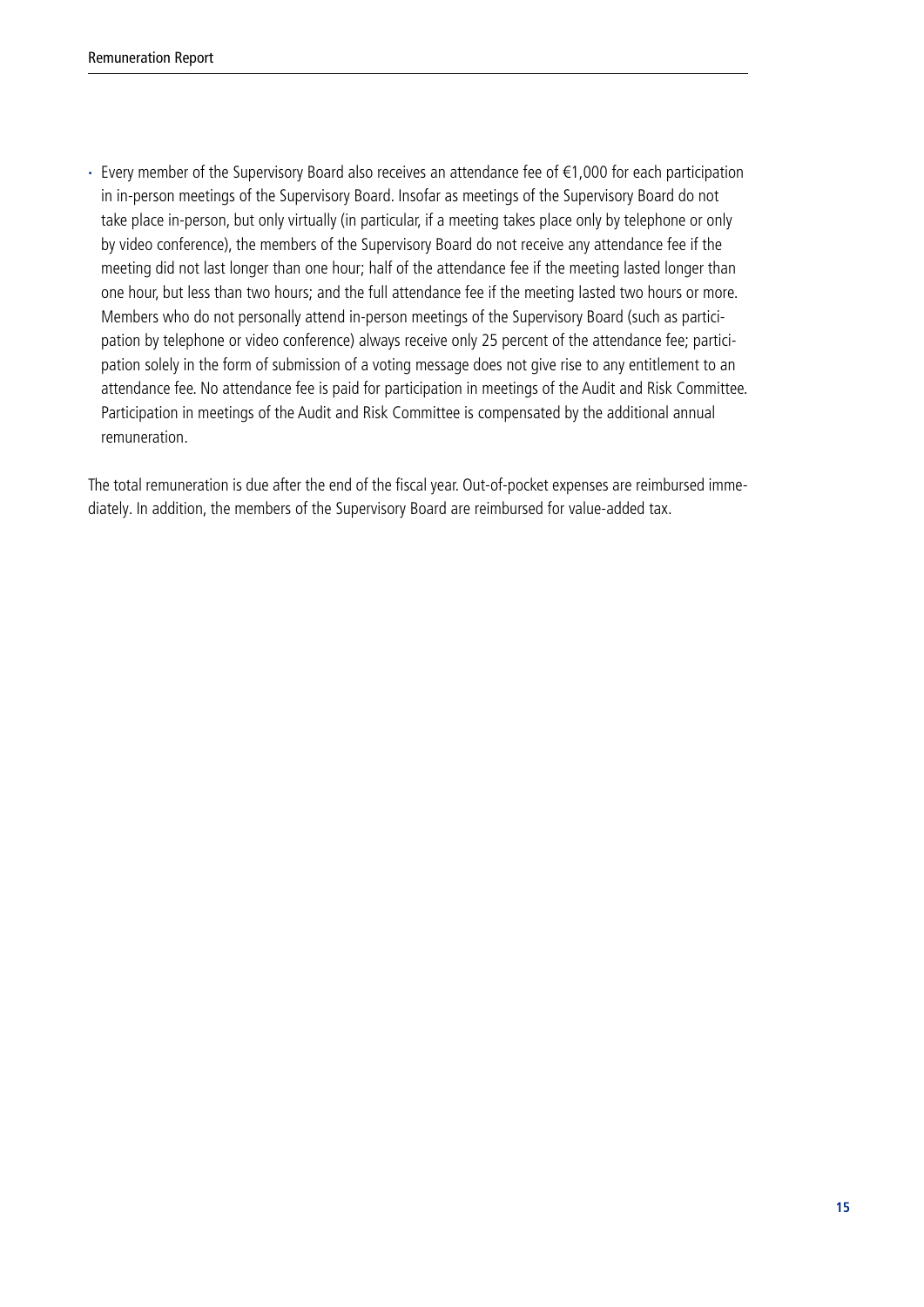# <span id="page-15-0"></span>Remuneration Report of 1&1 AG

## Remuneration Report of 1&1 AG

There were three members of the 1&1 AG Management Board in fiscal year 2021:

# Members of the Management Board per 31 December 2021

- · Ralph Dommermuth, Company founder and Chief Executive Officer (CEO) (with the Company since 1988)
- · Markus Huhn (CFO)
- · Alessandro Nava (COO)

The 1&1 AG remuneration system approved by the Annual General Meeting of 26 May 2021 sets forth the basic principles for the conclusion of new Management Board service contracts as of the Annual General Meeting 2021. The service contracts with the Management Board members Ralph Dommermuth, Markus Huhn and Alessandro Nava that were already in place at that time ("legacy contracts") are not governed by these requirements, but they are nevertheless compliant with the requirements of the remuneration system in their essential elements. Any deviations are explained in the pertinent sections.

As stipulated in the 1&1 AG remuneration system, the members of the Company's Management Board receive total remuneration consisting of a fixed, non-performance-related basic or fixed salary, fringe benefits and a variable, performance-related component. The variable component in turn consists of a short-term (STI) and a long-term (LTI) component.

One exception is the Management Board chairman, Mr Ralph Dommermuth, who, in consultation with the Supervisory Board, has waived his right to Management Board remuneration.

The following framework applies to the ratio of the separate remuneration components to the individual target total remuneration in accordance with the 1&1 AG remuneration system:

| Relative proportion of separate remuneration elements<br>in total individual remuneration (calculated p. a.) |              | Absolute proportion of separate remuneration elements in total<br>individual remuneration (calculated p. a.) |
|--------------------------------------------------------------------------------------------------------------|--------------|--------------------------------------------------------------------------------------------------------------|
| Fixed remuneration:                                                                                          | 20% to 40%   | €400,000 to €800,000                                                                                         |
| STI (target amount):                                                                                         | 10 % to 30 % | €200,000 to €800,000                                                                                         |
| LTI (target amount p.a.):                                                                                    | 40 % to 70 % | €400,000 to €2,250,000                                                                                       |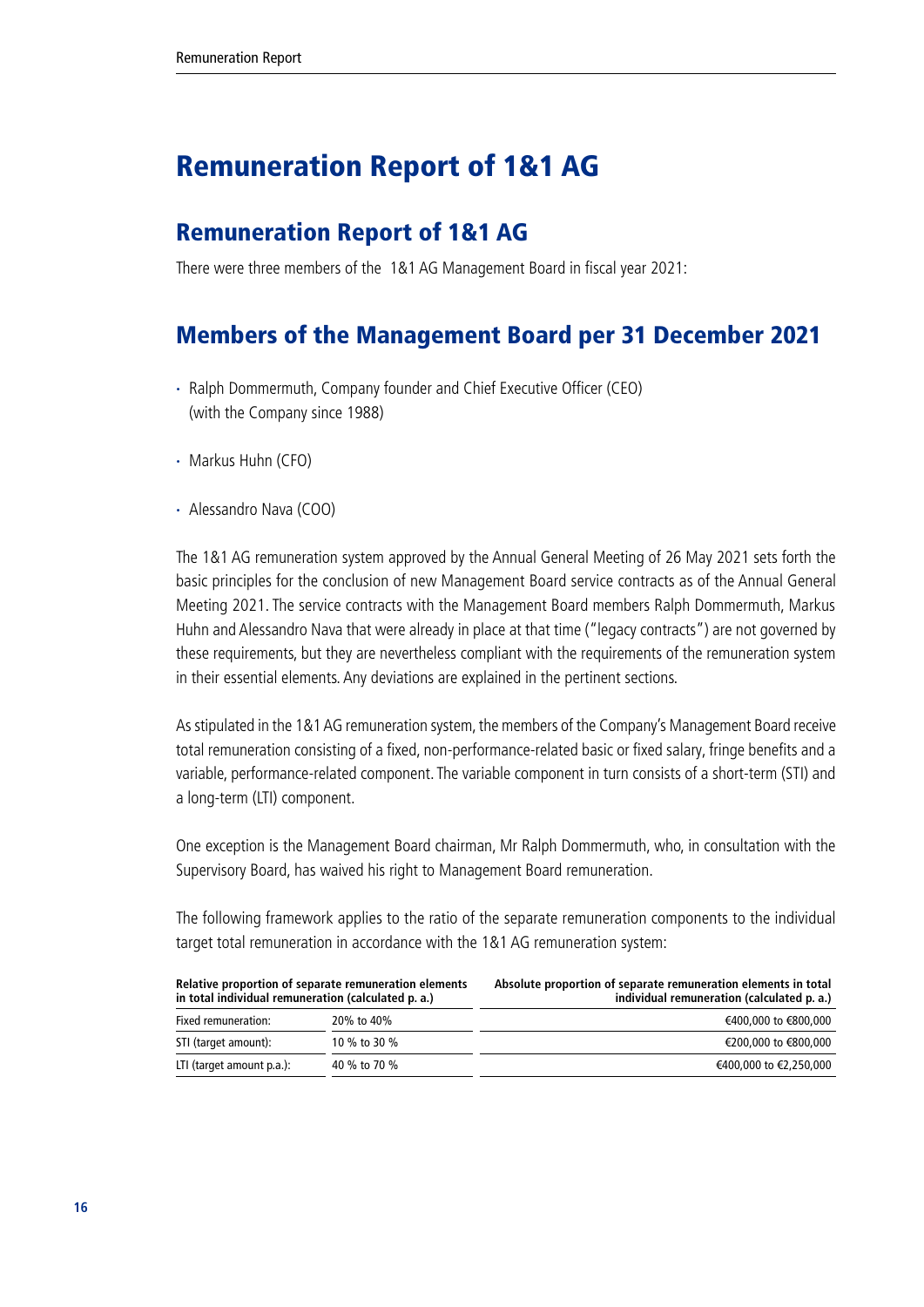Pursuant to the remuneration system, there must be provisions ensuring that the proportion of variable, performance-based remuneration (STI and LTI) together amount to a minimum of 60 percent of the target total remuneration. Such a provision is not included in the current legacy contracts of Mr Huhn and Mr Nava.

When payments are made on the basis of an LTI programme, the term of each LTI must be taken into account when calculating the relative proportion of separate remuneration components. Accordingly, payments from such programmes must be distributed evenly over the years of the term when assessing the relative proportion.

## Individual remuneration of the Management Board members

The table below shows the remuneration granted and owed individually to the Management Board members. The various remuneration components are disclosed according to the following principles:

- · Basic remuneration and fringe benefits are disclosed as "granted" in the fiscal year in which the activity/ service on which the remuneration is based was fully performed, regardless of the time of inflow or payment.
- · The same procedure applies to the short-term variable remuneration (STI). The STIs are also disclosed as "granted" in the fiscal year in which the activity/service on which the remuneration is based was fully performed, regardless of the time of inflow or payment.
- · The long-term variable remuneration (LTI) is disclosed as "granted" in the fiscal year in which the conversion rights for stock appreciation rights (SARs) are exercised, within the framework of the defined exercise dates and exercise scope and subject to the achievement of the defined exercise hurdles/targets.

In accordance with the aforementioned principles, 1&1 does not disclose any owed remuneration.

|                        | Year | <b>Basic remuneration (Fix)</b> |                           | Variable remuneration (Var) |              | Total | <b>Proportion Fix/Var</b> |
|------------------------|------|---------------------------------|---------------------------|-----------------------------|--------------|-------|---------------------------|
| in €k                  |      | Fixed<br>salary                 | <b>Fringe</b><br>benefits | STI                         | LTI          |       |                           |
| Ralph Dommermuth (CEO) | 2021 | 0                               | 0                         | 0                           | 0            | 0     |                           |
| <b>Since 1988</b>      | 2020 | 0                               | 0                         | 0                           | 0            | O     |                           |
|                        | 2021 | 550                             | 11                        | 51                          | 0            | 612   | 92 % / 8 %                |
| Markus Huhn (CFO)      | 2020 | 450                             | 11                        | 50                          | 0            | 511   | 90 % / 10 %               |
|                        | 2021 | 500                             | 14                        | 205                         | $\mathbf{0}$ | 719   | 71 % / 29 %               |
| Alessandro Nava (COO)  | 2020 | 400                             | 14                        | 200                         | 0            | 614   | 67 % / 33 %               |
|                        | 2021 | 1,050                           | 25                        | 256                         | 0            | 1,331 | 81 % / 19 %               |
| <b>Total</b>           | 2020 | 850                             | 25                        | 250                         | 0            | 1,125 | 76 % / 24 %               |

#### **Remuneration granted in the pertinent reporting year**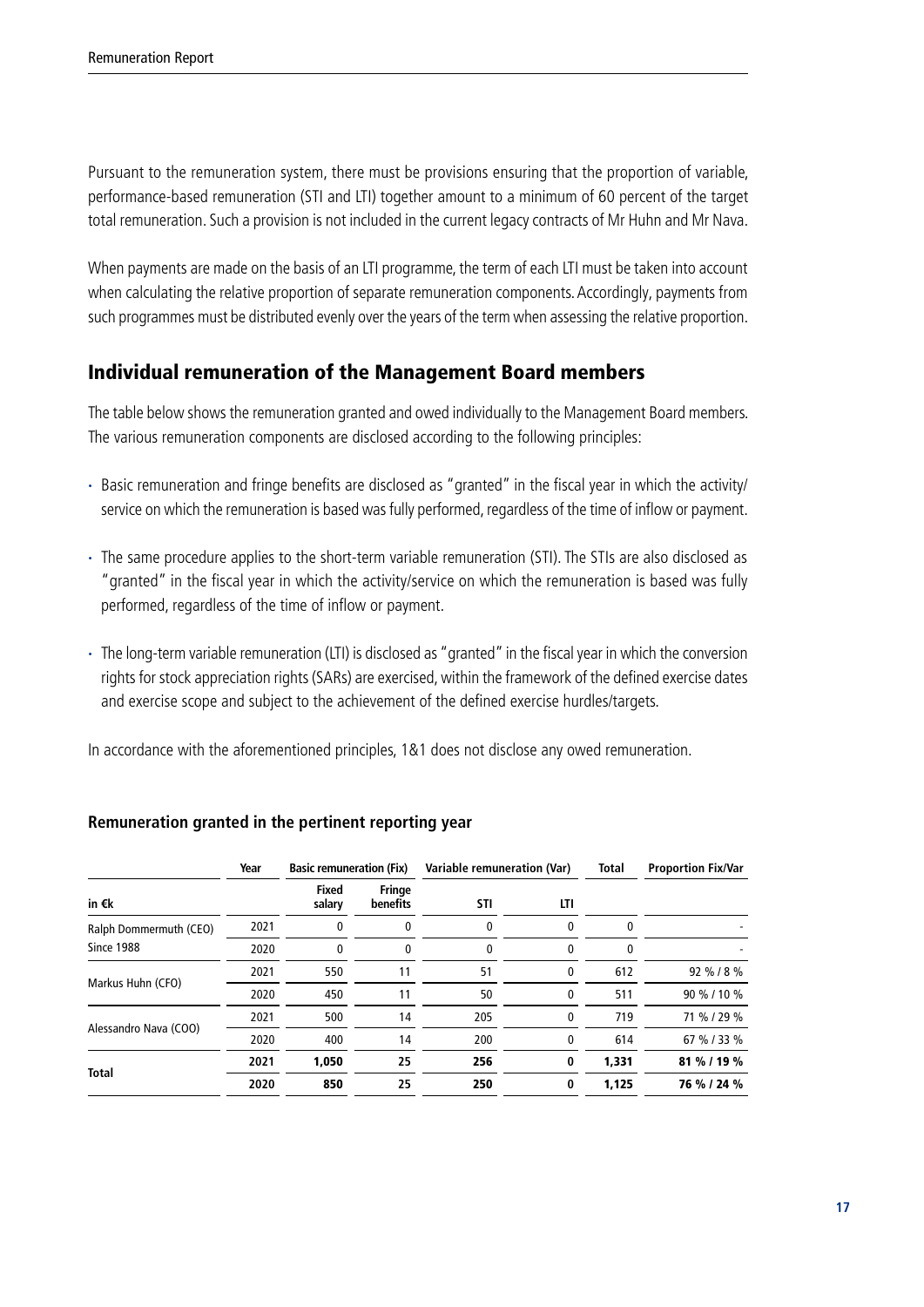### Remuneration components in detail

#### **Non-performance-related remuneration components**

#### **Fixed salary**

The members of the Management Board receive a fixed salary that is paid monthly in twelve equal instalments.

#### **Fringe benefits**

The fringe benefits usually consist of a company car appropriate to the position, the non-cash benefit of which is taxable.

#### **Performance-related remuneration components**

The performance-related variable remuneration components serve to promote the short- and long-term development of the Company.

#### **STI**

The structure of the short-term variable remuneration (STI) provides for the setting of targets in agreement with the members of the Management Board that, for one, secure economic success through the achievement of certain key figures. For another, individual targets, which may also include concrete strategic targets, are agreed. The inclusion of target criteria with environmental and social aspects is also intended to reward social successes.

The amount of the short-term variable remuneration depends on the achievement of specific targets established at the beginning of the fiscal year. A target figure (target amount) for the short-term variable remuneration is set that is achieved if the agreed targets are met in full on average  $(= 100$  percent). The targets are set by the Supervisory Board at the beginning of every fiscal year. As a rule, a range of 90 percent to 120 percent applies to target achievement. If the average achievement of the targets is less than 90 percent, the entitlement to payment of the STI lapses completely. If average achievement of the targets overall is greater than 120 percent, the overachievement is capped at 120 percent of the STI target. In the year of a member's hiring, especially in stub periods, the Supervisory Board can guarantee a minimum amount of STI for the first six to twelve months of the term of office to the Management Board member. A part of this minimum amount may also be paid to the Management Board member on a monthly basis.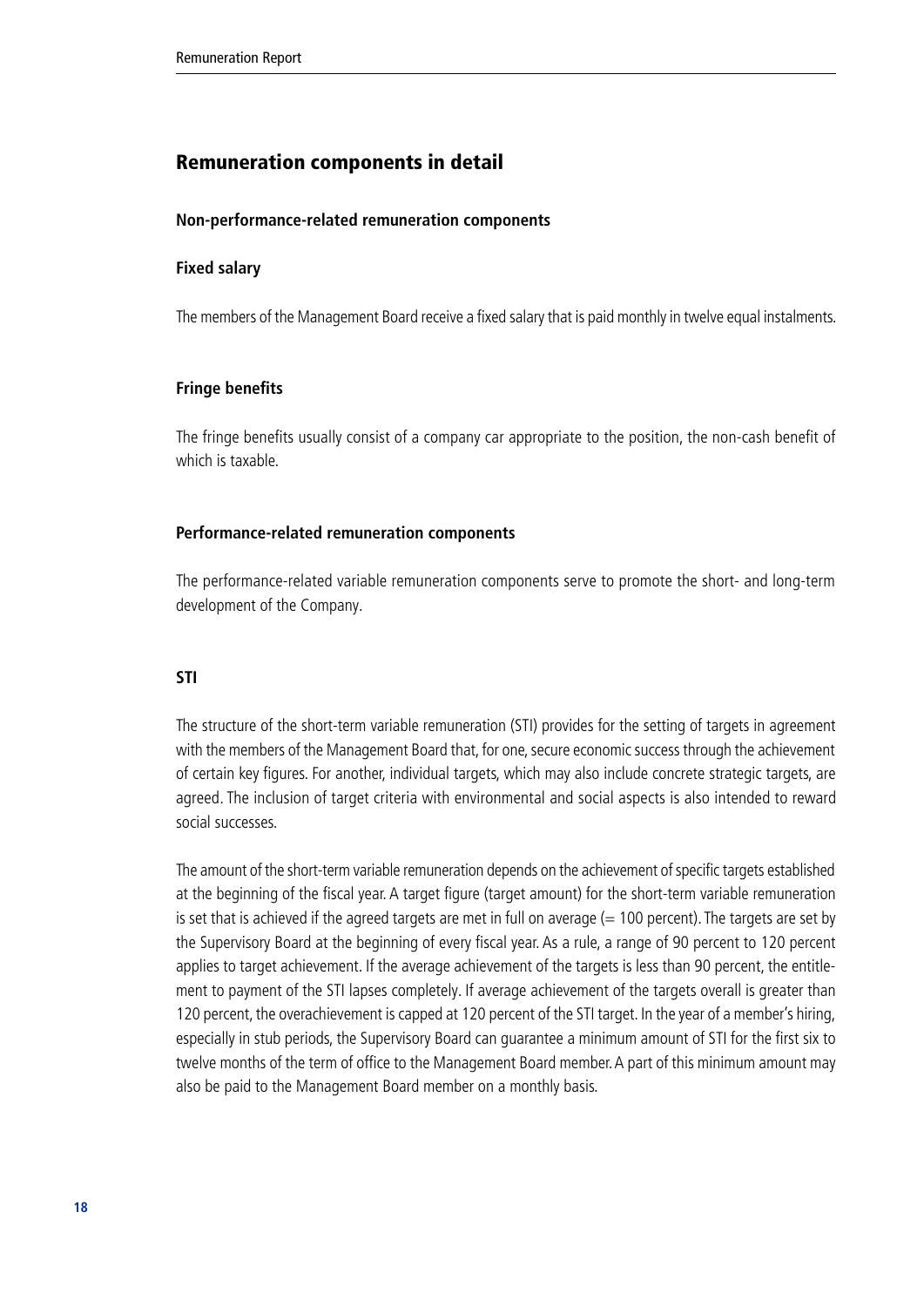Mr Huhn's target amount for short-term variable remuneration was €50k p.a. in fiscal year 2021.

Mr Nava's target amount for short-term variable remuneration was €200k p.a. in fiscal year 2021.

The following STI targets have been set for Mr Huhn and Mr Nava for fiscal year 2021:

| <b>STI Targets</b>                                               | Proportion of STI for each target |
|------------------------------------------------------------------|-----------------------------------|
| Growth Target I: Increase of Group's service revenues to €3,070m | 30%                               |
| Growth Target II: Increase in Group operating EBITDA to €653m    | 30%                               |
| Growth Target III: Net contract growth of 600,000 contracts      | 17.5%                             |
| Customer value                                                   | 22.5%                             |
| Total                                                            | 100 %                             |

Target achievement was 101.7 percent for Growth Target I (service revenue 2021 = €3,123 million), 102.9 percent for Growth Target II (operating EBITDA = €672 million), 100.0 percent for Growth Target III (customer growth = 600,000) and 105.1 percent for the target Customer Value, resulting in a mean target achievement of 102.5 percent and a total of €51.3k to be paid out to Mr Markus Huhn and €205.1k to Mr Alessandro Nava.

The STI targets agreed with Messrs Huhn and Nava in the 2021 target agreement (before the new remuneration system entered into effect) relate to the deviations of the planned operating revenue and earnings targets in 2021 from the operating revenue and earnings figures and non-financial performance criteria actually achieved in fiscal year 2021 and do not yet include any operating/strategic targets, any personal performance targets or any of the recommendations for the proportions of the various STI targets defined in the new remuneration system. Consequently, the percentage weighting of the STI targets is also not in line with the recommended proportions of the remuneration system, which provide for proportions of the STI of 50 percent to 70 percent for growth targets (turnover/earnings) and 5 percent to 20 percent for each of the categories operational/strategic targets, personal targets and non-financial performance criteria.

In accordance with the service contracts of Mr Nava and Mr Huhn, the targets for each fiscal year are set by the Supervisory Board in agreement with the individual Management Board member. The Supervisory Board and the individual Management Board members agree that the targets for fiscal year 2022 will be established in accordance with the specifications of the new remuneration system.

#### **LTI**

There is a participation programme based on virtual stock options (Stock Appreciation Rights ("SAR") programme) that acts as a remuneration component with a long-term incentive effect (LTI). An SAR corresponds to a virtual subscription right to a share in the Company, i.e. it does not represent a (real) option to acquire shares in the Company. However, the Company reserves the right at its own discretion to fulfil its obligation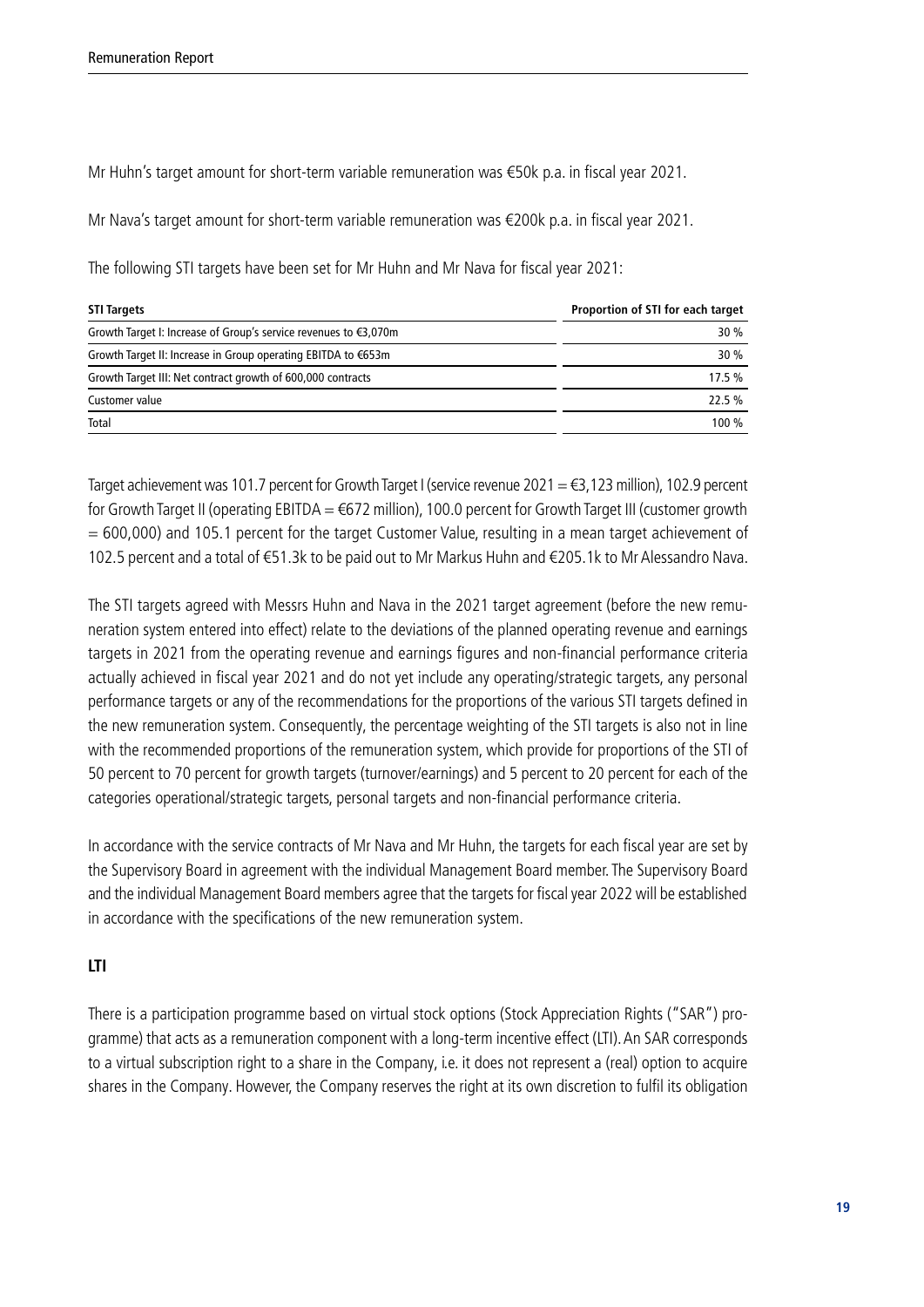to pay out the SARs in cash by instead transferring one share per SAR from its treasury stock to the participant at the exercise price. The exercise threshold of the programme is 120 percent of the exercise price. The payment of the value increase is limited to 100 percent of the stock exchange price determined at the time the virtual options were awarded.

The option right can be exercised for a partial amount of up to 25 percent at the earliest upon expiration of 24 months from the point in time of the awarding of the option; for a partial amount totalling up to 50 percent at the earliest 36 months from the point in time of the awarding of the option; for a partial amount totalling up to 75 percent at the earliest 48 months from the point in time of the awarding of the option; and for the full amount at the earliest upon the expiration of 60 months after the point in time of the awarding of the option.

The number of SARs issued to a member of the Management Board (on average per year of the programme) is based on the intended total remuneration for that Management Board member, assuming that the internal forecasts for the development of the stock are achieved. Taking into account the requirements of the remuneration system, in particular the maximum remuneration, it is also possible to conclude another SAR agreement during the term of an SAR agreement.

Since the value development of the SARs is linked directly to the performance of the Company's stock price and vesting takes place over a total period of five years, the SAR programme creates an incentive to influence positively the Company's long-term performance in the interest of the shareholders. At the same time, the Management Board member not only participates in a positive development of the Company, but is also affected by a negative development of the stock price because of the exercise hurdle and the calculation of the amount that is paid out.

As the SAR programme has proven its value as a remuneration component to tie the Management Board members to the successful sustainable development of the Company's stock price, it was retained unchanged as part of the new remuneration system.

Mr Markus Huhn received a total of 360,000 SARs from the 2020 SAR tranche in fiscal year 2020. The issue price was €19.07 per option. The average market value per option was €22.71. The total value of the stockbased remuneration awarded in 2020 amounted to €1,310k.

Mr Alessandro Nava received a total of 600,000 SARs from the 2020 SAR tranche in fiscal year 2020. The issue price was €19,07 per option. The average market value per option was €22.71. The total value of the stock-based remuneration awarded in 2020 amounted to €2,184k.

No new options were awarded, no options were exercised and no SARs lapsed in fiscal year 2021.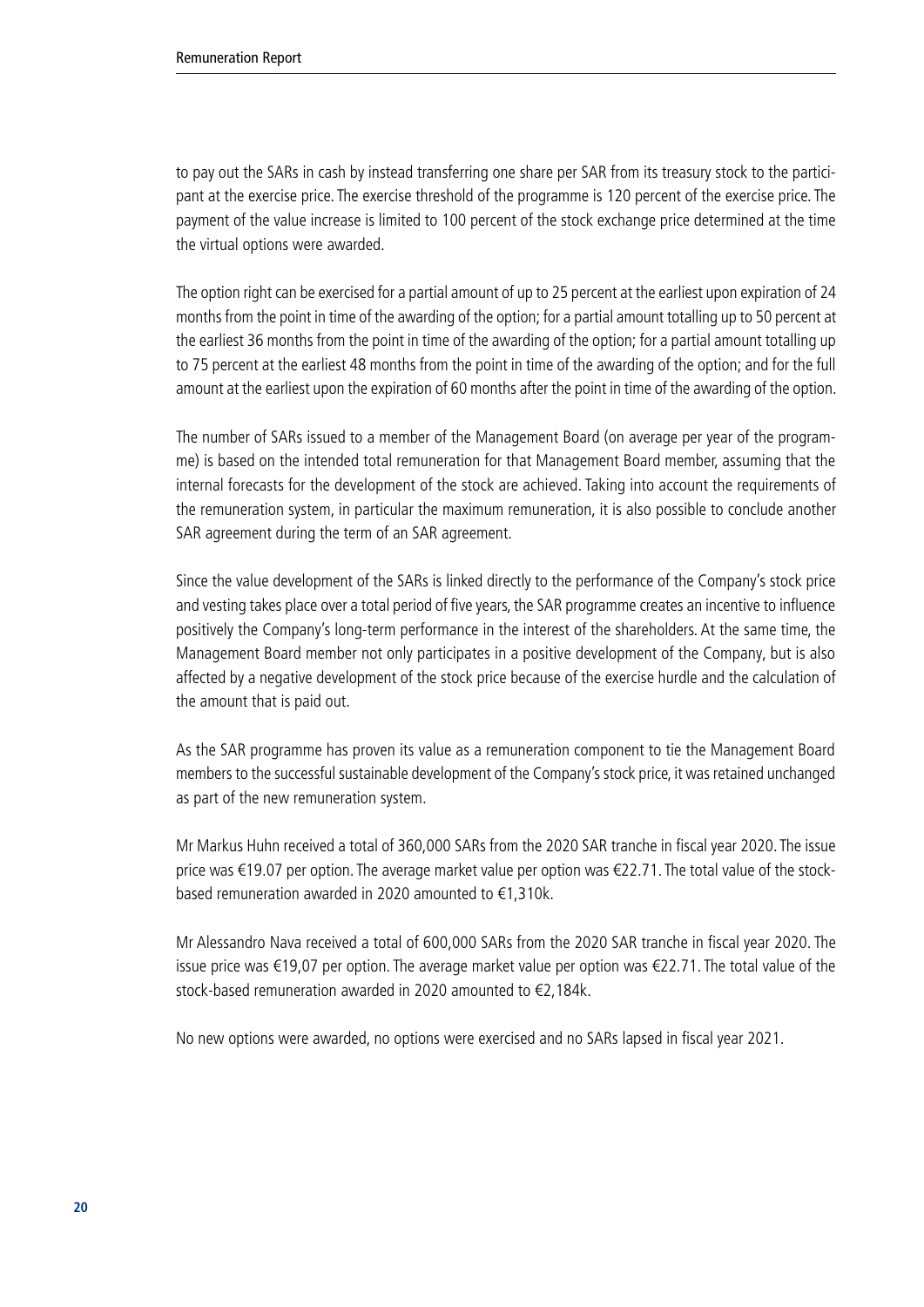| <b>SAR Tranche 2020</b> | <b>Number of SARs</b><br>per 31/12/2020 | Awarded in 2021 Exercised in 2021 | <b>Expired in 2021</b> | Number of SARs<br>per 31/12/2021 |
|-------------------------|-----------------------------------------|-----------------------------------|------------------------|----------------------------------|
| Markus Huhn             | 360,000                                 |                                   |                        | 360,000                          |
| Alessandro Nava         | 600,000                                 |                                   |                        | 600,000                          |

There are no company-financed pension commitments to Management Board members or other remuneration components. No remuneration is paid to Management Board members for Supervisory Board positions at subsidiaries, nor were any benefits promised or granted by a third party to any Management Board member related to his/her activities as a Management Board member in the fiscal year. No advances or loans were granted to the Management Board members.

#### **Adjustment of remuneration due to assumption of additional divisional responsibilities**

In fiscal year 2021, the purviews of the Management Board members Mr. Huhn and Mr. Nava expanded because of a change in the assignment of responsibilities in the business distribution plan. The remuneration system explicitly allows for an appropriate adjustment of the remuneration under these circumstances. In view of this justified exceptional case within the sense of the remuneration system, the Supervisory Board has decided to increase the remuneration of the two Management Board members by €100k each as of fiscal year 2022. The increase for 2021 is one-time total payment for each and applied to the fixed remuneration because the extended divisional responsibilities could no longer be taken into account within the framework of the previously concluded target agreements. As of fiscal year 2022, the permanent distribution of the decided increase will be €50k to the fixed salary and €50k to the STI.

#### **Claw-back clause**

The remuneration system provides that "new employment contracts" should also include a so-called clawback clause that can be invoked to request reimbursement, in whole or in part, of any short-term variable remuneration granted to the Management Board member if and when it is determined that the necessary prerequisites for the payment were in actual fact not fulfilled (e.g. manipulated or incorrectly calculated key figures). Similar provisions for long-term variable remuneration should be included in the contracts. These provisions are without prejudice to claims for damages and claims for unjustified enrichment.

There are no claw-back clauses in the current legacy contracts of the 1&1 Management Board members. However, there were also no grounds for 1&1 AG to request reimbursement or reduce variable remuneration in fiscal year 2021.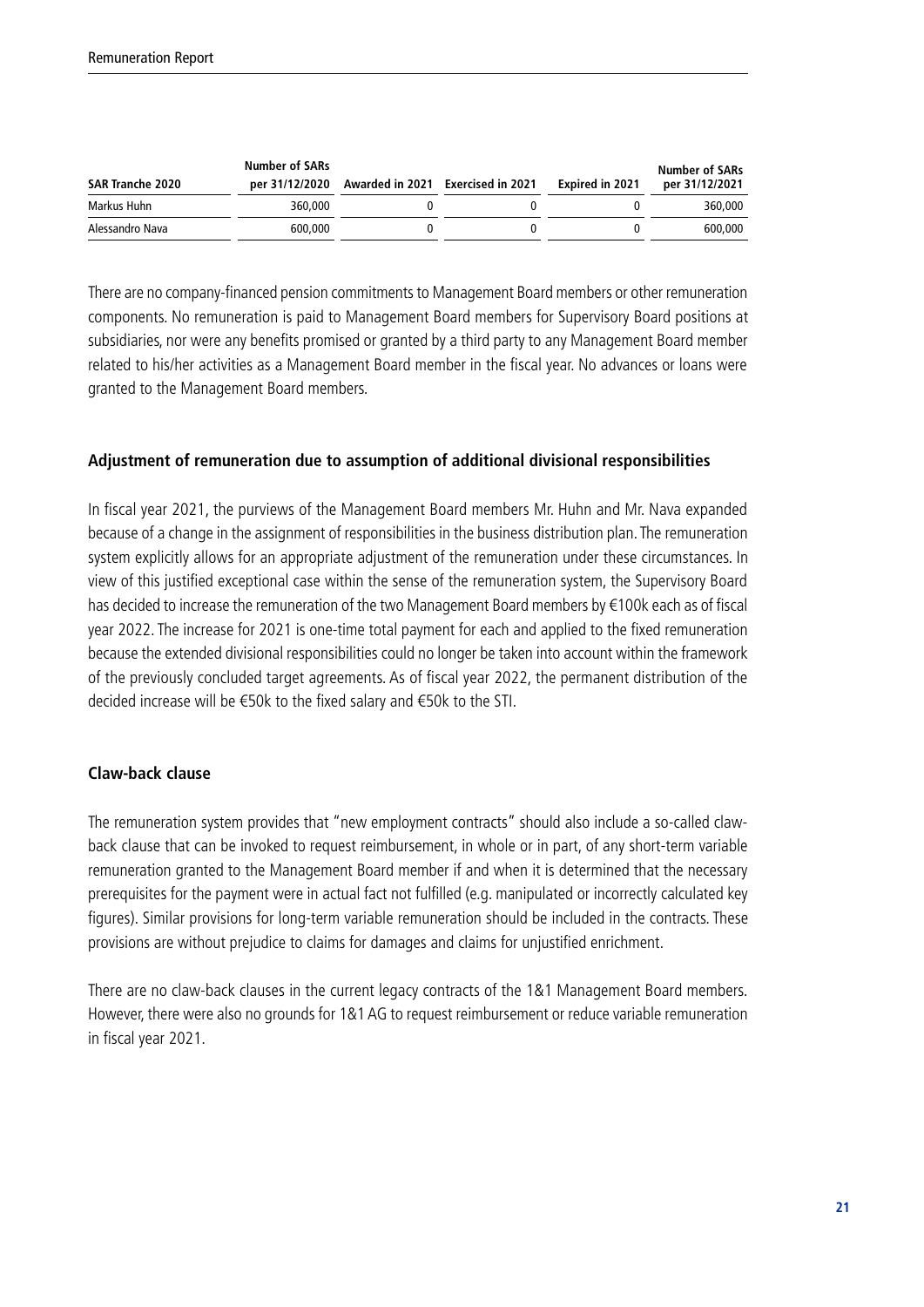#### **Remuneration-related legal transactions and severance arrangements**

The term of the service contracts of the Management Board members is linked to their term of office. If the appointment of a member of the Management Board is revoked, the service contract also terminates. If the revocation is not based on good cause within the sense of Section 626 BGB, the employment contract does not end until a period of 12 months or the original term of office has expired, whichever happens first. Entitlements to payment of severance compensation in the event of resignation are not granted to the Management Board members. In all other respects, the Company observes the requirements of the DCGK for payments in the event of premature termination of the activity. According to the Code, payments to a Management Board member in the event of premature termination of Management Board activities should not exceed the value of two years' remuneration and should not remunerate the member for a period longer than the remaining term of the service contract. According to the remuneration system, if and when there is a post-contractual non-competition clause, any severance payment should also be offset against the waiting period compensation. Such a provision is not included in the current legacy contracts of the 1&1 Management Board.

There were no changes to these regulations in fiscal year 2021.

#### **Post-contractual non-competition clause**

The Management Board contracts contain a post-contractual non-competition clause with a term of up to one year. Unless the non-competition clause is waived by the Supervisory Board, the Management Board member is entitled to waiting period compensation in the amount of 75 percent to 100 percent of the last fixed remuneration he/she received. The Management Board member must accept the offset in full of any other income from a new activity against the waiting period compensation.

There were no changes to these regulations in fiscal year 2021.

#### **Change of control regulations**

Commitments for benefits in the event of premature termination of the employment contract by the Management Board member consequent to a change of control have not been agreed.

There were no changes to these regulations in fiscal year 2021.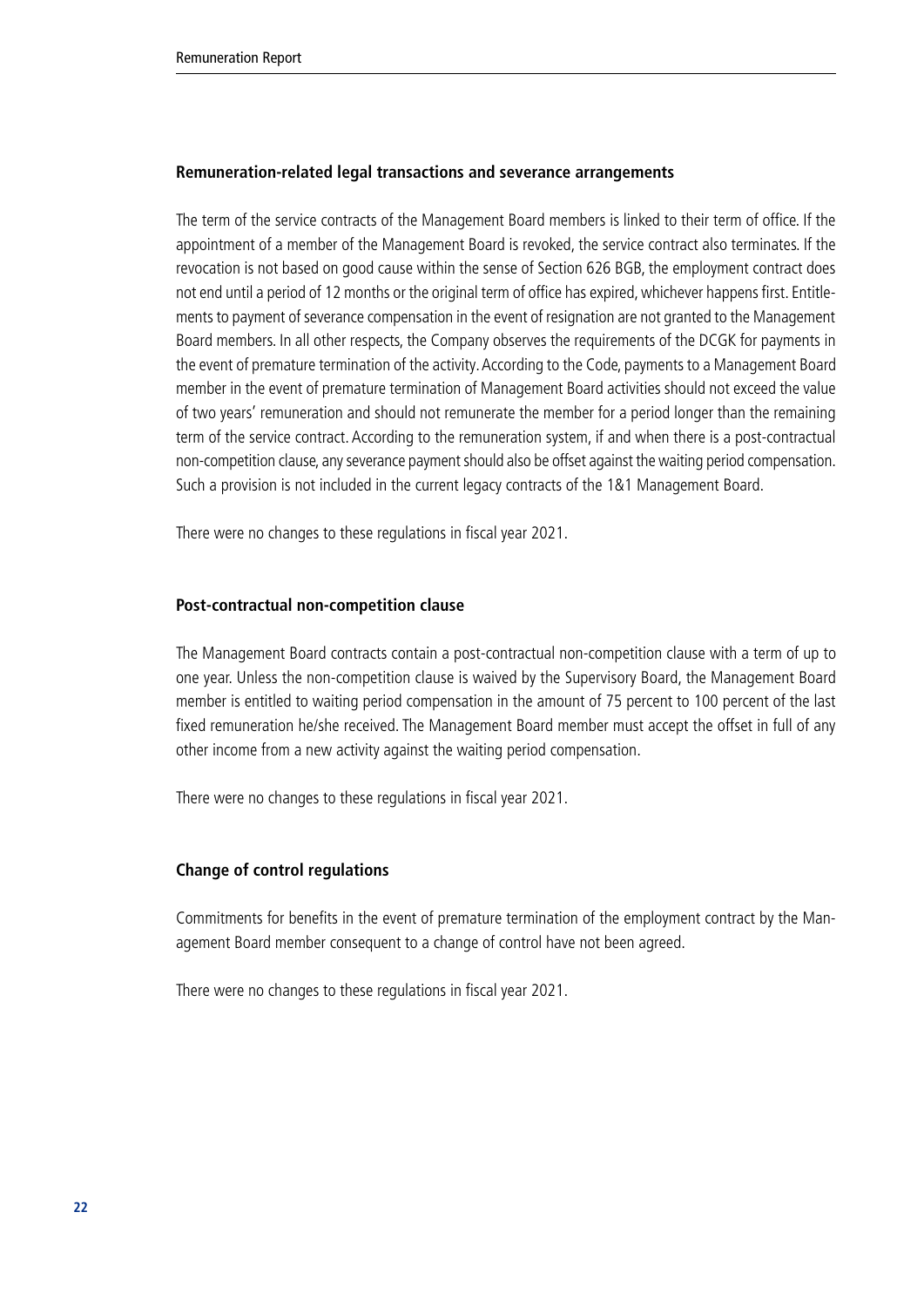#### **Maximum remuneration**

In accordance with the 1&1 remuneration system, the maximum remuneration that an ordinary Management Board member may receive arithmetically from the sum of all remuneration components, i.e. basic salary, STI, LTI (remuneration from SAR programme/term in years) and fringe benefits, may not amount to a total sum higher than €3.5 million euros p.a. (maximum remuneration).

The maximum remuneration for the Management Board chairperson may be a maximum of twice the maximum remuneration for an ordinary member of the Management Board.

The maximum remuneration is not a target total remuneration for the Management Board members deemed appropriate by the Supervisory Board, but solely an absolute upper limit that may not be exceeded under any circumstances. Should the payment of the LTI result in the maximum remuneration being exceeded, the entitlement from the LTI for the year in question in excess of the amount of the maximum remuneration will be forfeited. When payments are made on the basis of the LTI, however, the term of the LTI must be taken into account in each case when calculating the maximum remuneration. Payments from the programme must be distributed evenly over the years of the programme's term when assessing compliance with the annual maximum remuneration.

Both the STI and the LTI have an "upper limit" (cap) to ensure compliance with the maximum remuneration.

The current legacy contracts of the 1&1 Management Board members do not contain any limits for maximum remuneration, but they do contain "upper limits" for the STI and the LTI. The maximum remuneration (granted remuneration) was not reached in fiscal year 2021.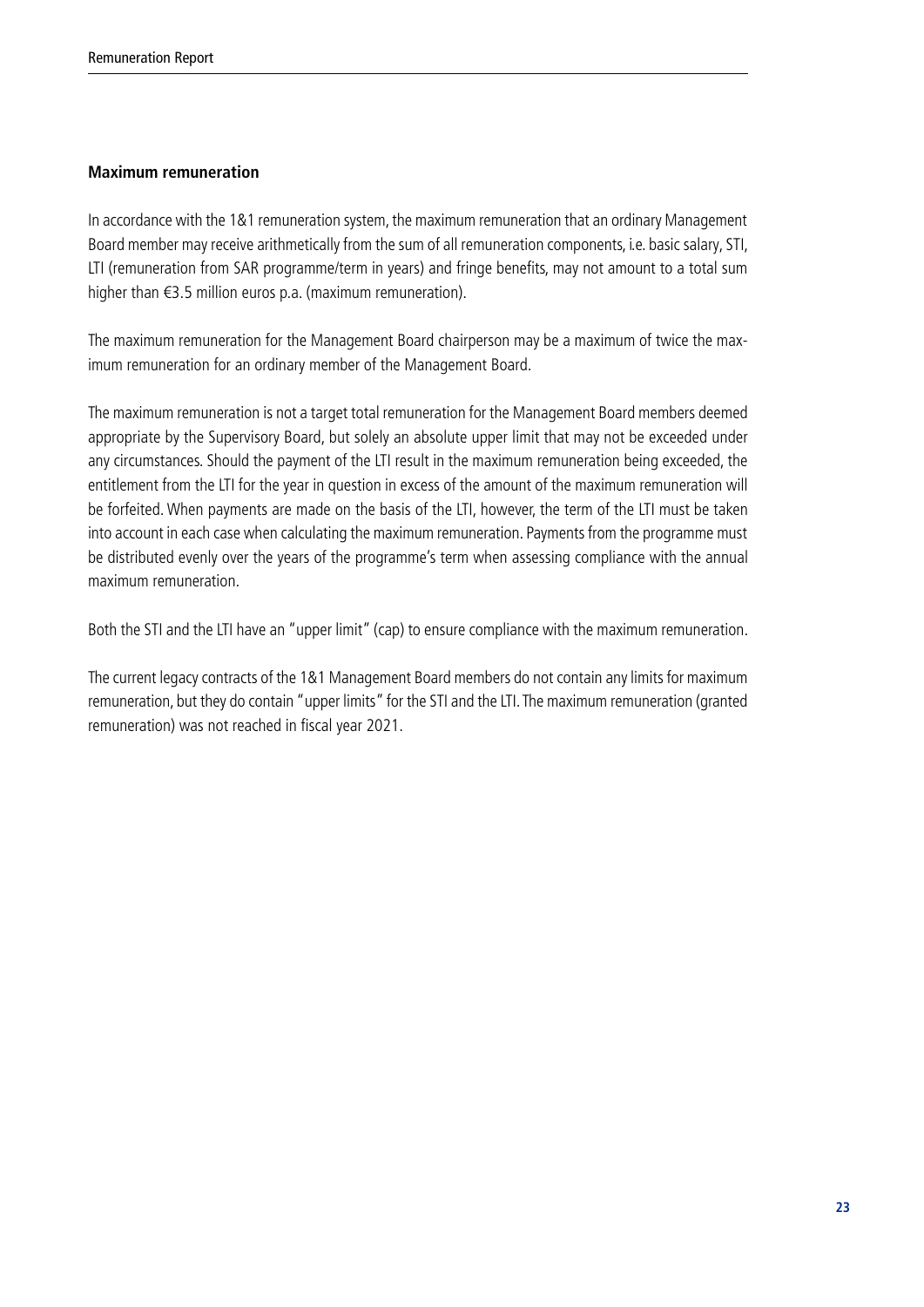# <span id="page-23-0"></span>Remuneration of the Supervisory Board Members in Fiscal Year 2021

The members of the 1&1 AG Supervisory Board in fiscal year 2021 were as follows:

#### **Supervisory Board members per 31 December 2021**

- · Kurt Dobitsch, Supervisory Board Chairman (since 16 October 2017; Supervisory Board chairman since 16 March 2021; member of "Audit and Risk Committee" since May 2021)
- · Kai-Uwe Ricke, Supervisory Board Deputy Chairman (since 16 October 2017; deputy chairman since 13 November 2017)
- · Matthias Baldermann (since 26 May 2021)
- · Dr Claudia Borgas-Herold (since 12 January 2018; member "Audit and Risk Committee" since May 2021)
- · Vlasios Choulidis (since 12 January 2018)
- · Norbert Lang (since 12 November 2015; chairman "Audit and Risk Committee" since May 2021)

Resignation in fiscal year 2021

· Michael Scheeren (until 23 February 2021; Supervisory Board chairman until 23 February 2021)

In accordance with the resolution of the Annual General Meeting, every member of the Supervisory Board receives a fixed remuneration of €45k per fiscal year. The Supervisory Board chairman receives €55k, and the deputy chairman receives €50. Supervisory Board members who belong to the Supervisory Board or act as Supervisory Board chairperson or deputy chairperson for only part of the fiscal year receive the fixed remuneration pro rata temporis, rounded up to full months.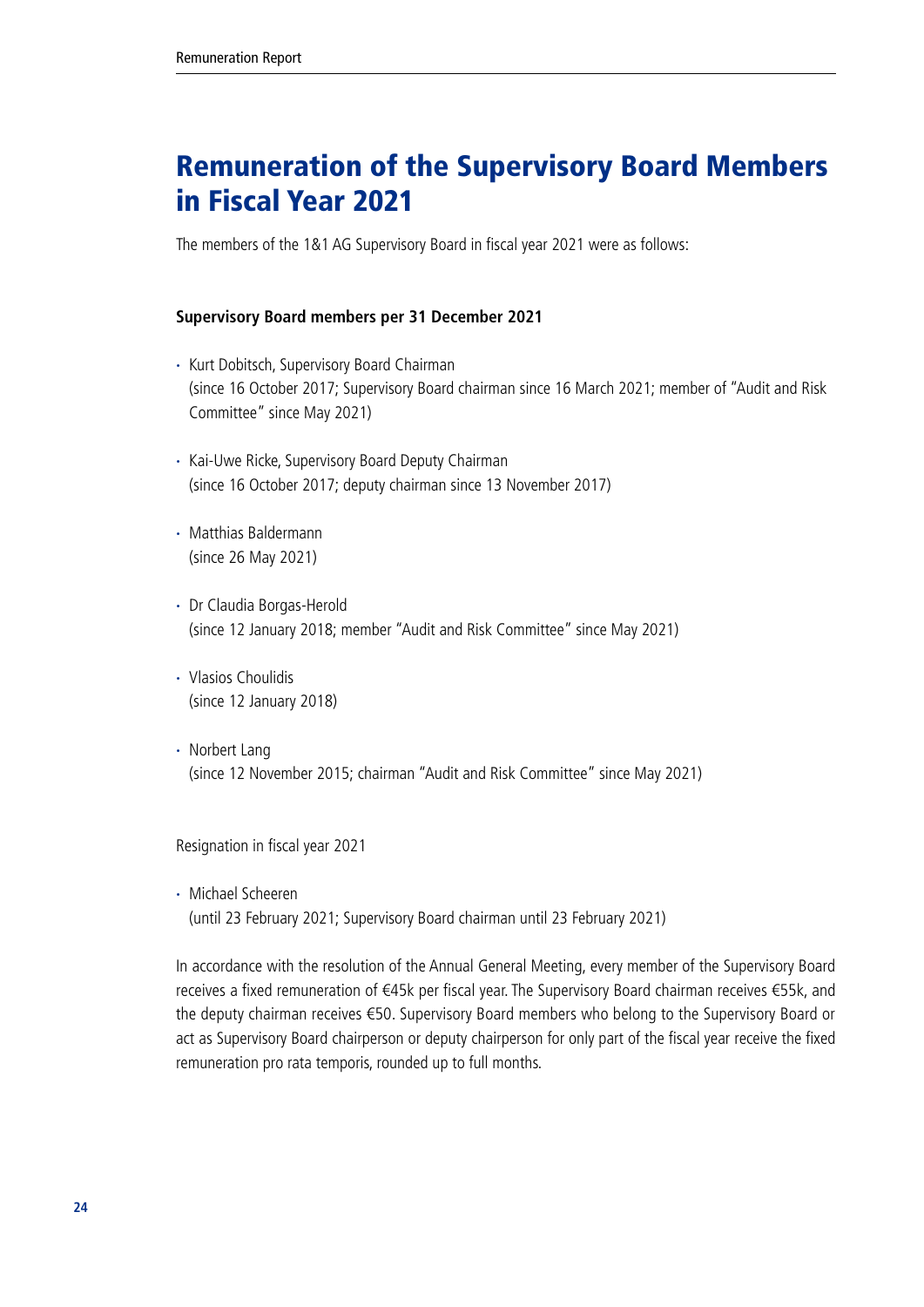Every member of the Supervisory Board also receives an attendance fee of  $\epsilon$ 1,000 for each participation in in-person meetings of the Supervisory Board. Insofar as meetings of the Supervisory Board do not take place in-person, but only virtually (in particular, if a meeting takes place only by telephone or only by video conference), the members of the Supervisory Board do not receive any attendance fee if the meeting does not last longer than one hour; half of the attendance fee if the meeting lasts longer than one hour, but less than two hours; and the full attendance fee if the meeting lasts two hours or more. Members who do not personally attend in-person meetings of the Supervisory Board (such as participation by telephone or video conference) always receive only 25 percent of the attendance fee; participation solely in the form of submission of a voting message does not give rise to any entitlement to an attendance fee.

The chairman of the Audit and Risk Committee receives an additional €20k per year and every other member of the Audit and Risk Committee receives an additional €15k per year for their service on the Audit and Risk Committee. A member of the Supervisory Board who is a member of the Audit and Risk Committee or has chaired the Audit and Risk Committee for only part of the fiscal year receives the additional remuneration pro rata temporis, rounding up to full months. The Company must support the members of the Audit and Risk Committee in obtaining necessary training and further education and must also bear the costs incurred for any such measures in a reasonable scope.

The table below shows the remuneration granted and owed individually to the Supervisory Board members. The remuneration components are disclosed according to the following principles:

- · The fixed remuneration for the Supervisory Board and for membership in any committees is disclosed as "granted" in the fiscal year in which the activity/service on which the remuneration is based was fully performed, regardless of the time of inflow or payment.
- · The same applies to the attendance fee. The attendance fee granted for Supervisory Board meetings is also disclosed as "granted" in the fiscal year in which the activity/service on which the remuneration is based was fully performed, regardless of the time of inflow or payment. The attendance fee is regarded as variable remuneration.

In accordance with the aforementioned principles, 1&1 does not disclose any owed remuneration.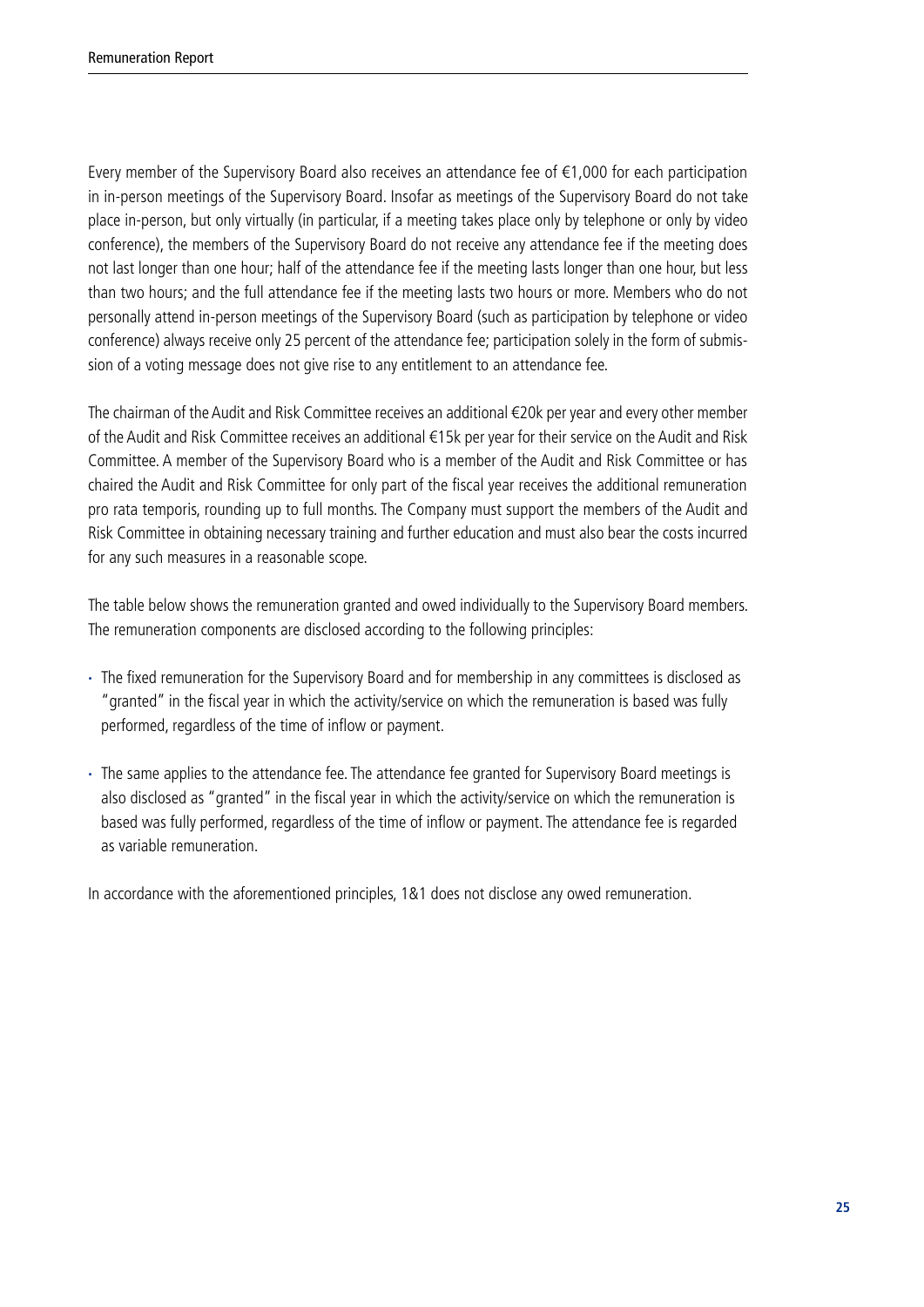## **Remuneration Granted to the Supervisory Board Members**

| in €k                      |      | Fix | <b>Attendance fee</b> | <b>Total</b> | <b>Proportion Fix/Var</b> |
|----------------------------|------|-----|-----------------------|--------------|---------------------------|
|                            | 2021 | 62  | 4                     | 66           | 94 % / 6 %                |
| Kurt Dobitsch              | 2020 | 45  | 4                     | 49           | 92 % / 8 %                |
|                            | 2021 | 48  | 4                     | 52           | 92 % / 8 %                |
| Kai-Uwe Ricke              | 2020 | 45  | 4                     | 49           | 92 % / 8 %                |
|                            | 2021 | 26  | 2                     | 28           | 93 % / 7 %                |
| <b>Matthias Baldermann</b> | 2020 | 0   | 0                     | 0            | $0\%$ / 0 %               |
|                            | 2021 | 54  | 4                     | 58           | 93 % / 7 %                |
| Dr Claudia Borgas-Herold   | 2020 | 45  | 4                     | 49           | 92 % / 8 %                |
|                            | 2021 | 45  | 4                     | 49           | 92 % / 8 %                |
| <b>Vlasios Choulidis</b>   | 2020 | 45  | 4                     | 49           | 92 % / 8 %                |
|                            | 2021 | 57  | 4                     | 61           | 93 % / 7 %                |
| Norbert Lang               | 2020 | 45  | 4                     | 49           | 92 % / 8 %                |
|                            | 2021 | 9   |                       | 10           | 90 % / 10 %               |
| Michael Scheeren           | 2020 | 55  | 4                     | 59           | 93 % / 7 %                |
|                            | 2021 | 301 | 23                    | 324          | 93 % / 7 %                |
| <b>Total</b>               | 2020 | 280 | 24                    | 304          | 92 % / 8 %                |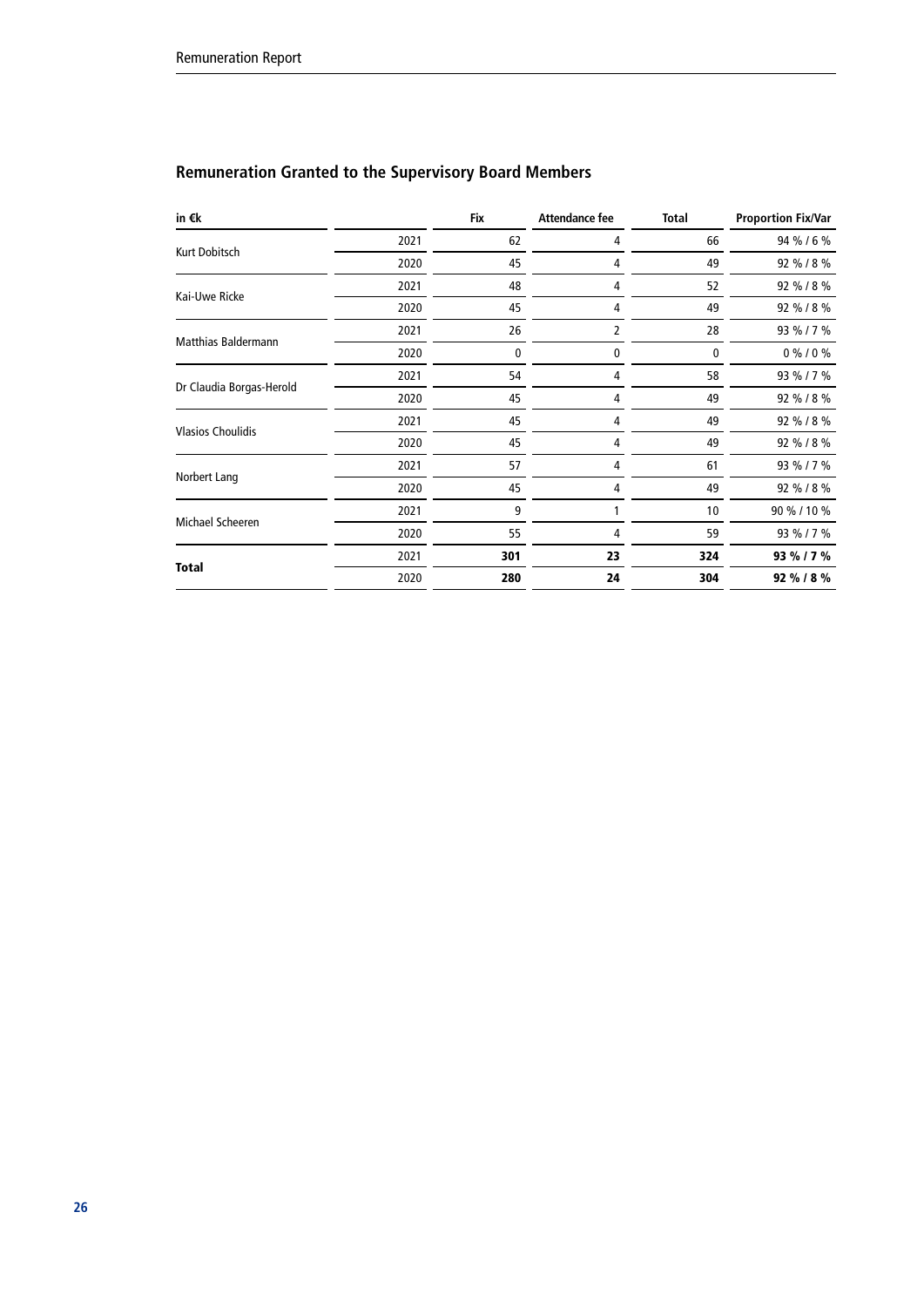# <span id="page-26-0"></span>Comparative Presentation of the Remuneration Development

In compliance with the requirements of Section 162 (1) second sentence, no. 2 AktG, the following table shows the annual change in the remuneration of the Management Board members, the Supervisory Board members and the total workforce (employees of the 1&1 Group worldwide, excluding the members of the Management Board of the (single) company 1&1 AG) as well as the annual change in the revenue and earnings figures of the group and the earnings of the (single) company.

#### **Comparative Presentation**

|                                                         | Change 2021<br>over 2020 |
|---------------------------------------------------------|--------------------------|
| <b>Remuneration of the Management Board members</b>     |                          |
| Ralph Dommermuth                                        | $0.0\%$                  |
| Markus Huhn                                             | $+19.8%$                 |
| Alessandro Nava                                         | $+17.1%$                 |
| <b>Remuneration of the Supervisory Board Members</b>    |                          |
| Kurt Dobitsch                                           | $+34.7%$                 |
| Kai-Uwe Ricke                                           | $+6.1%$                  |
| <b>Matthias Baldermann</b>                              | (a)                      |
| Dr Claudia Borgas-Herold                                | $+18.4%$                 |
| <b>Vlasios Choulidis</b>                                | 0%                       |
| Norbert Lang                                            | $+24.5%$                 |
| Michael Scheeren                                        | $-83.1%$                 |
| <b>Remuneration of employees</b>                        |                          |
| Ø Remuneration of the total workforce (on an FTE basis) | $+4.3%$                  |
| <b>Corporate Development</b>                            |                          |
| Revenue in the Group                                    | $+3.2%$                  |
| EBITDA (operating) in the Group                         | $+5.3%$                  |
| Annual result of the single company                     | $+128.4%$                |

(a) New member in the current fiscal year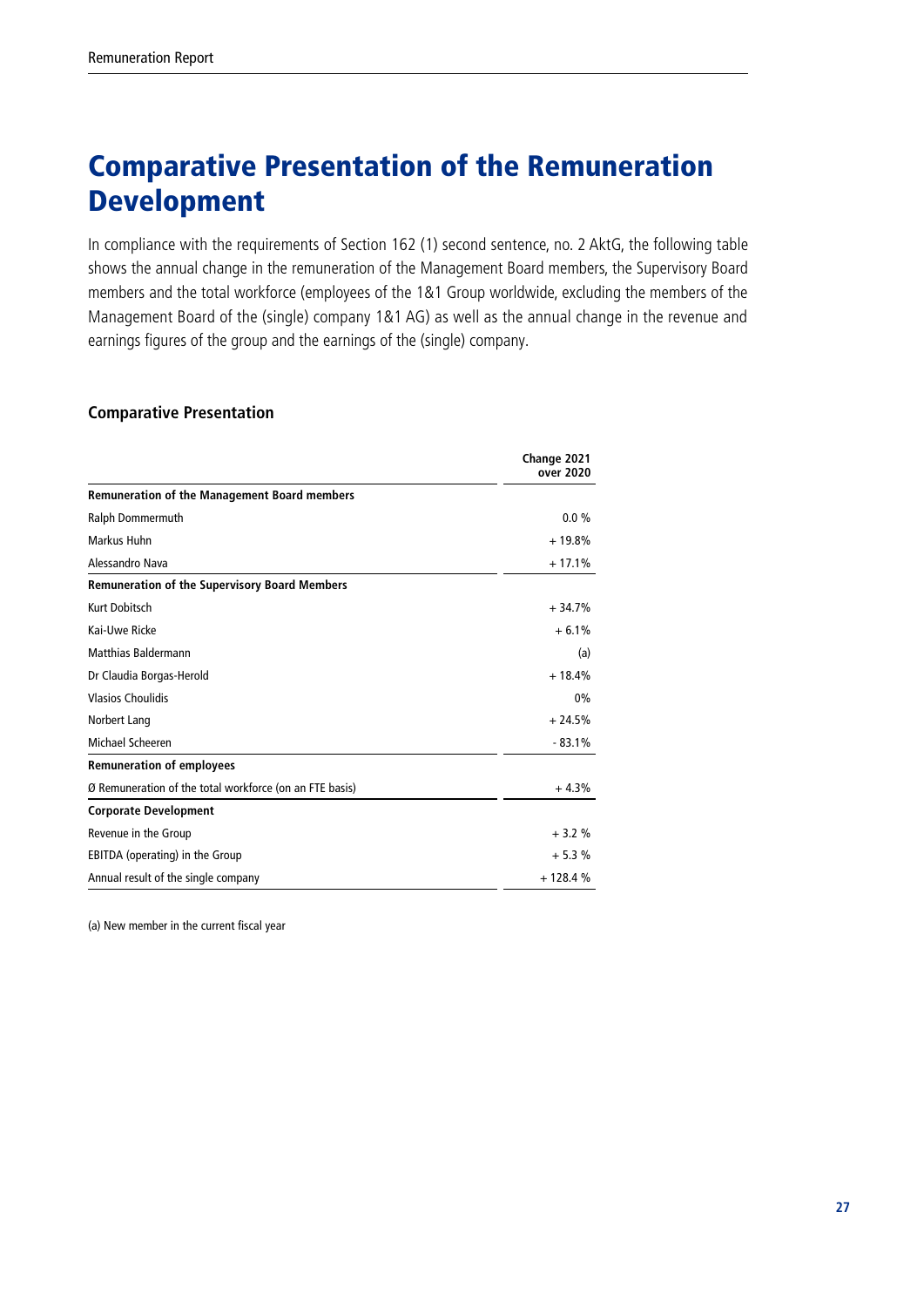#### **External (horizontal) comparison**

According to DCGK (Recommendation G.3), the Supervisory Board should select a suitable peer group of companies (and disclose the companies in the selected group) to assess the customary nature of the specific total remuneration of the members of the Management Board in comparison to other companies.

The 1&1 AG Supervisory Board uses all companies that are also listed on the TecDax as comparative companies to assess the specific total remuneration of the members of the Management Board.

At the last review, these companies were: Aixtron SE, Bechtle AG, Cancom SE, Carl Zeiss Meditec AG, Compugroup Medical SE &Co. KGaA, Deutsche Telekom AG, Drägerwerk AG & Co. KGaA, Eckert & Ziegler Strahlen- und Medizintechnik AG, Evotec SE, freenet AG, Infineon Technologies AG, Jenoptik AG, LPKF Laser & Electronics AG, MorphoSys AG, Nemetschek SE, New Work SE, Nordex SE, Pfeiffer Vacuum Technology AG, QIAGEN NV, S&T AG, SAP SE, Sartorius Aktiengesellschaft, Siemens Healthineers AG, Siltronic AG, Software Aktiengesellschaft, TeamViewer AG, Telefónica Deutschland Holding AG and Varta AG.

Maintal, 10 March 2022

 $\frac{1}{\sqrt{2}}$ 

Ralph Dommermuth Markus Huhn Markus Huhn Alessandro Nava

1&1 Aktiengesellschaft

 $0.502$ 

Nais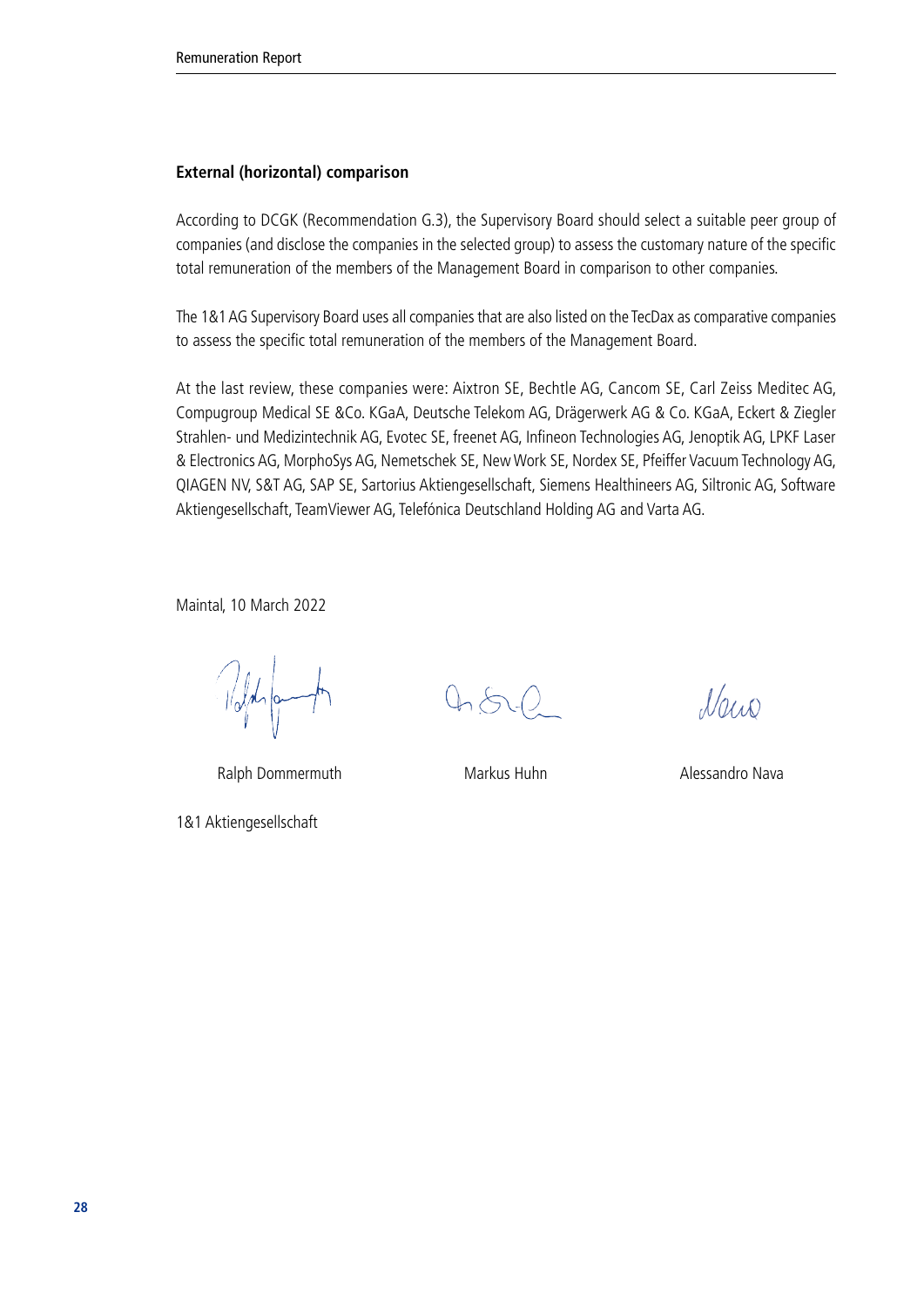## **Report of the independent auditor on the audit of the remuneration report pursuant to Sec. 162 (3) AktG To 1&1 Aktiengesellschaft**

### **Opinions**

We have audited the remuneration report of 1&1 Aktiengesellschaft (formerly 1&1 Drillisch Aktiengesellschaft), Maintal, for the fiscal year from 1 January to 31 December 2021 to formally verify whether the disclosures required by Sec. 162 (1) and (2) AktG ["Aktiengesetz": German Stock Corporation Act] have been made. In accordance with Sec. 162 (3) AktG, we have not audited the content of the remuneration report.

In our opinion, the disclosures required by Sec. 162 (1) and (2) AktG have been made in the attached remuneration report in all material respects. Our opinion does not cover the content of the remuneration report.

### **Basis for the opinion**

We conducted our audit of the remuneration report in accordance with Sec. 162 (3) AktG with due regard to the IDW Assurance Standard: Audit of the Remuneration Report in Accordance with Sec. 162 (3) AktG (IDW AsS 870). Our responsibilities under this provision and standard are further described in the "Auditor's responsibilities" section of our report. As an audit firm, we applied the IDW Standard on Quality Management: Requirements for Quality Management in the Audit Firm (IDW QS 1). We have complied with the German professional responsibilities in accordance with the WPO ["Wirtschaftsprüferordnung": German Law Regulating the Profession of Wirtschaftsprüfer (German Public Auditors)] and the BS WP/vBP ["Berufssatzung für Wirtschaftsprüfer/vereidigte Buchprüfer": Professional Charter for German Public Accountants/German sworn auditors], including the independence requirements.

### **Remuneration of the Management Board and Supervisory Board**

The Management Board and Supervisory Board are responsible for the preparation of the remuneration report and the related disclosures in compliance with the requirements of Sec. 162 AktG. In addition, they are responsible for such internal control as they determine is necessary to enable the preparation of a remuneration report and the related disclosures that are free from material misstatement, whether due to fraud or error.